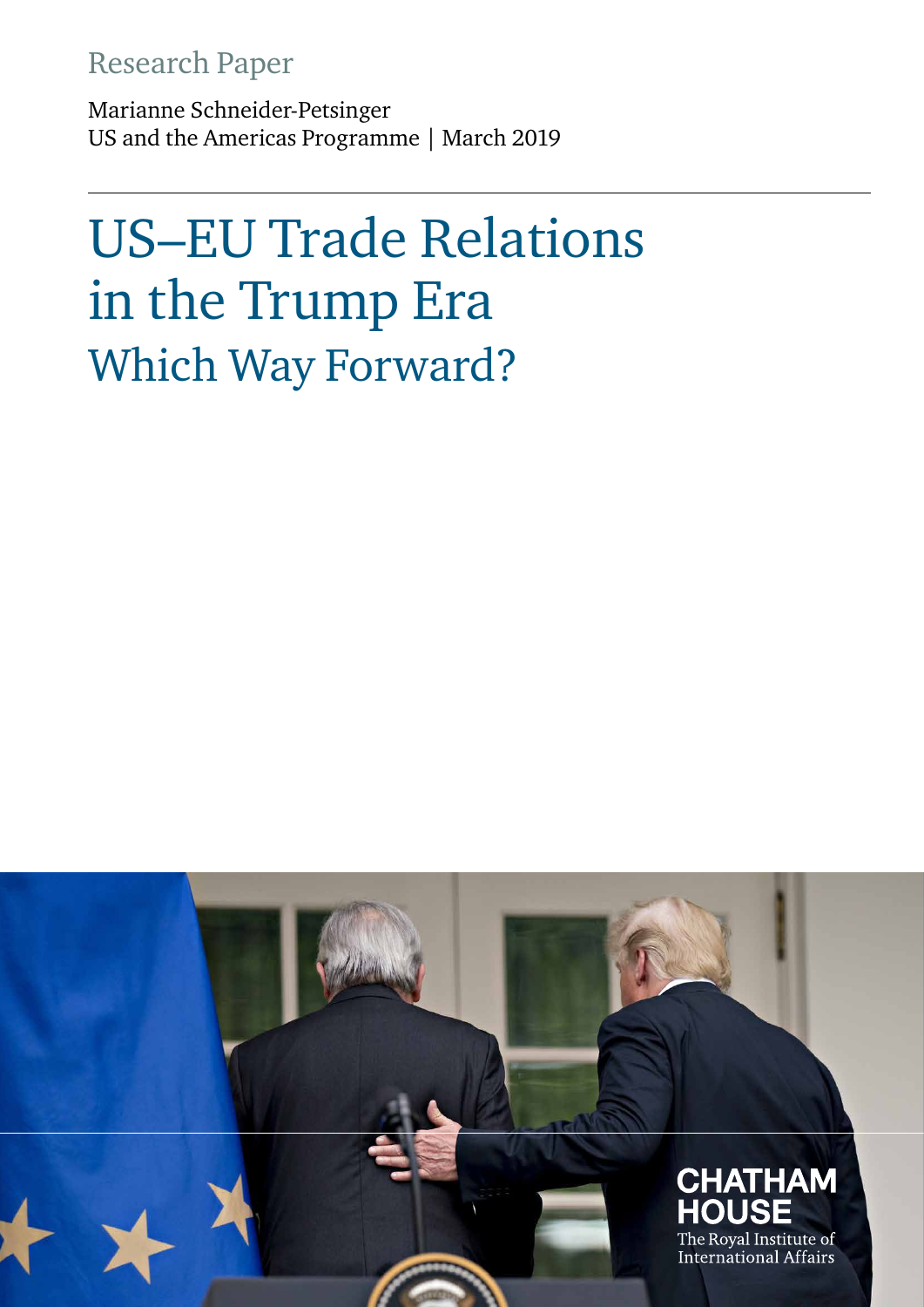### **Contents**

|   | Summary                                                                     | 2  |
|---|-----------------------------------------------------------------------------|----|
| 1 | Introduction: Recent Episodes in Transatlantic<br><b>Economic Relations</b> | 3  |
| 2 | Drivers of Trump's Trade Policy Towards Europe                              | 8  |
| 3 | Prospects for US-EU Trade Talks in the Trump Era                            | 15 |
| 4 | Conclusion: The Way Forward on Transatlantic<br><b>Trade Cooperation</b>    | 25 |
|   | About the Author                                                            | 28 |
|   | Acknowledgments                                                             | 28 |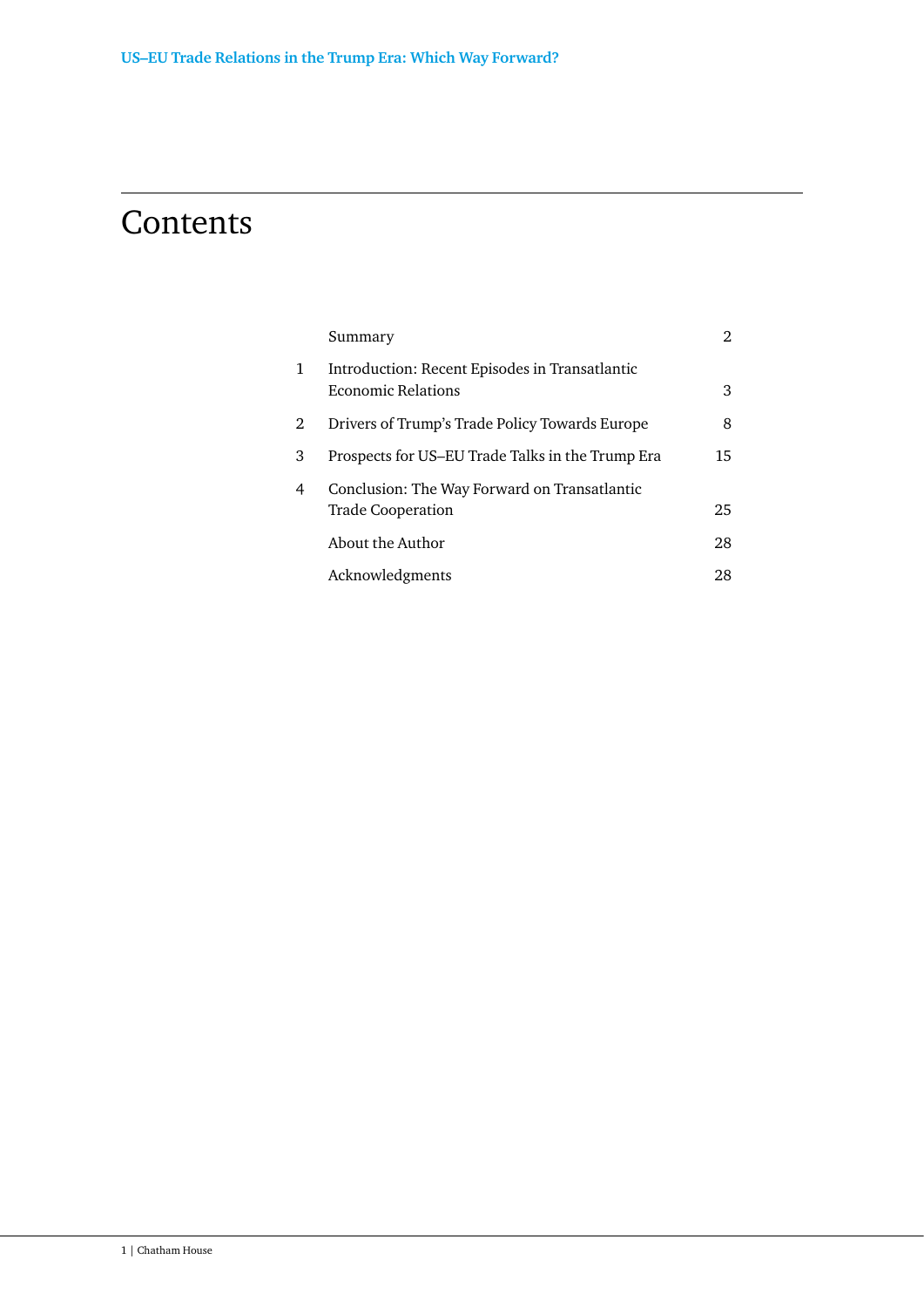### <span id="page-2-0"></span>Summary

- **•** Although the US and the EU remain each other's largest trade and investment partners, there has latterly been some turbulence in transatlantic economic and political relations. A major source of friction have been the US tariffs on imports of steel and aluminium, introduced by the Trump administration in the name of national security, and the EU's retaliatory tariffs. President Trump's threat to impose tariffs of up to 25 per cent on imports of automobiles and automotive parts is on hold for now, but remains another source of tension. The EU and its member states also regard the Trump administration's attitudes and actions towards the rules-based international trading architecture – especially the WTO – as a great challenge.
- **•** A key driver of President Trump's trade policy towards the EU and its member states Germany in particular – is the large US trade deficit in goods. Trump and his team see the EU as both adversary and potential ally. Not only has the EU become a primary target of US trade action; it is also vulnerable to collateral damage in the US's trade war with China. All the same, the US recognizes the EU as a potential partner in tackling unfair trade practices – widely understood to implicate China – and to reform the global trading system.
- **•** Tensions over trade have been somewhat reduced since July 2018, when President Trump and European Commission President Juncker stepped back from the brink of a trade war. Subsequent steps by both the US and the EU have opened the door for future trade talks. For now, however, the two sides' negotiating objectives diverge fundamentally in their potential scope – especially on whether to include agriculture and the automobile sector.
- **•** While the US administration has an interest in agreeing a US–EU trade deal to showcase President Trump's deal-making abilities ahead of the US presidential election in 2020, the EU is interested in achieving a swift agreement primarily to forestall the potential imposition of automotive tariffs.
- **•** Although new trade talks will not be a revival of the TTIP negotiations, many of the sticking points encountered during those negotiations are likely to resurface. Instead of a single-track undertaking, future US–EU trade talks might be more productively conducted via parallel tracks where each issue is addressed according to its own timetable.
- **•** Critical to the success of future transatlantic trade negotiations will be whether the EU is able to speak with one voice when dealing with the US. Other recent US trade negotiations (in particular the new United States–Mexico–Canada Agreement – the successor to NAFTA) will also have an impact on US–EU talks. And beyond the pursuit of a bilateral free-trade agreement, the most significant issue for US–EU cooperation will be their capacity and willingness to work together, and with like-minded partners, to address global challenges of common concern.
- **•** Building on a simulation exercise on US–EU trade talks in an era of protectionism, convened by Chatham House in September 2018, this paper concludes with a set of policy recommendations. A multifaceted approach aimed at both the transatlantic market and the global trading system could provide the best way forward in the current political and economic environment.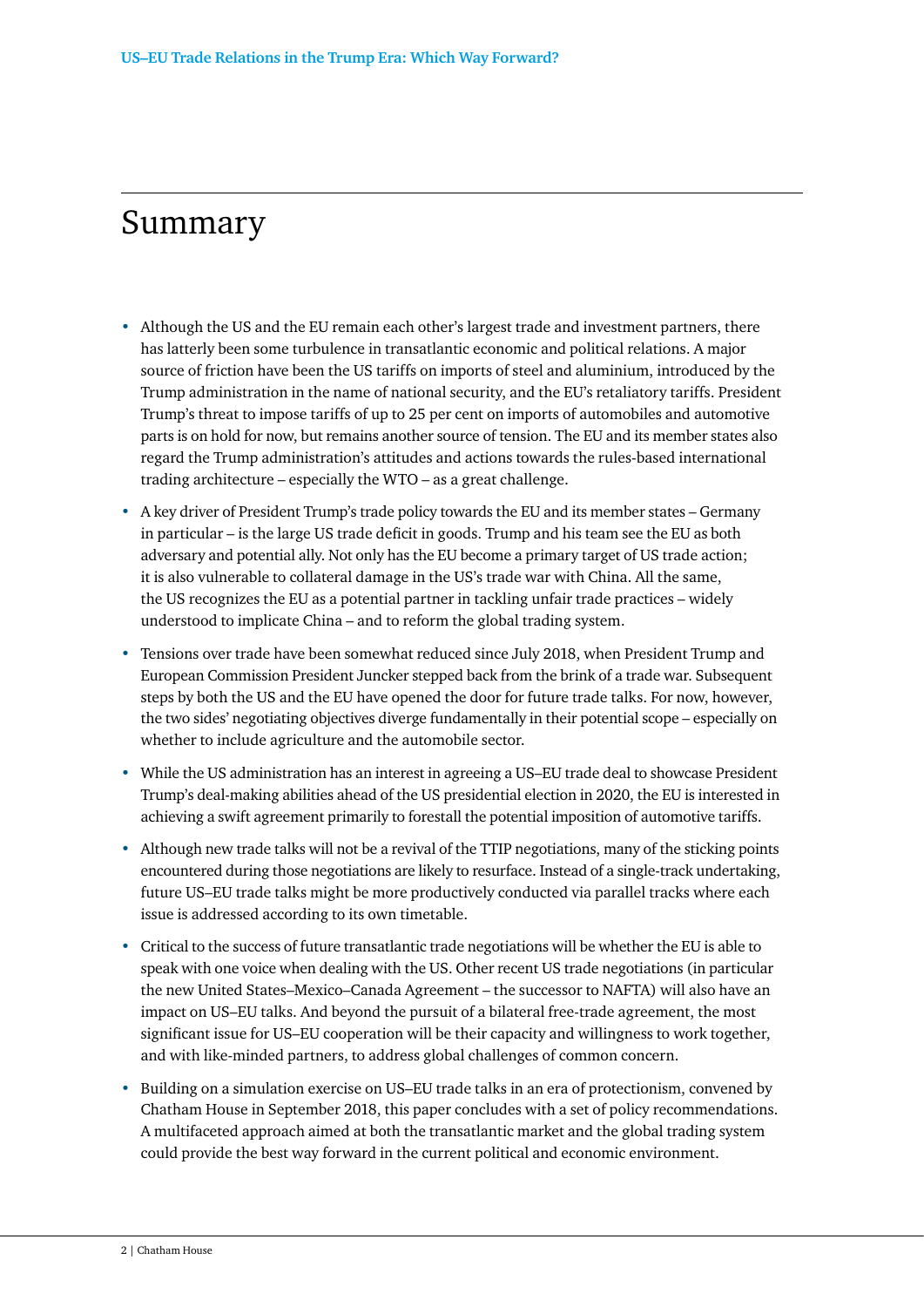## <span id="page-3-0"></span>1. Introduction: Recent Episodes in Transatlantic Economic Relations

Since the election of President Trump in 2016 and the adoption of his 'America First' trade policy, the transatlantic trade relationship has been experiencing turbulent times. Although the trade and investment links between the US and the EU are deep and extensive, the imposition of US tariffs – and retaliatory tariffs by the EU – threatens to diminish economic prospects on both sides of the Atlantic, damages transatlantic political ties, and undermines the rules-based international trading system. But since July 2018 there have also been some positive signs that could mark an important turning point. If a new phase in the bilateral trade relationship can be launched, this could potentially lead to a deeper integration of the transatlantic marketplace, recement the US–EU relationship, and help address the shortcomings of the architecture and rules of global trading. As the US and the EU decide which way to move their trade relationship forward, the stakes are high for both sides, and indeed for the rest of the world.

The US and the EU remain each other's largest trade and investment partners, notwithstanding the rise of China, and together represent the largest bilateral economic relationship in the world.<sup>1</sup> Trade in goods and services (exports plus imports) between the US and the EU surpassed \$1.1 trillion in 2017.<sup>2</sup> Investment ties are even more substantial, with US foreign direct investment (FDI) in the EU totalling \$3.2 trillion and outflows of FDI from the EU to the US standing at \$2.3 trillion in 2016.3 Total US investment in the EU is three times higher than in Asia.4 The US and EU economies together account for approximately half of global GDP, and for nearly a third of world trade flows.5

The US and the EU remain each other's largest trade and investment partners, notwithstanding the rise of China, and together represent the largest bilateral economic relationship in the world.

Given the scale and level of integration of the transatlantic economy, there has been continued interest in formalizing the framework that underpins the US–EU economic relationship. The Transatlantic Economic Council was set up in 2007 in order to guide efforts to strengthen economic ties between the US and the EU. Negotiations for the Transatlantic Trade and Investment Partnership (TTIP) were formally launched in 2013. However, following 15 rounds of negotiations, the talks were suspended at the end of 2016. This was in part due to the change of administration in the US. However, TTIP was in trouble even before the election of Donald Trump, with negotiations having stalled over contentious issues such as agriculture, public procurement and investment protection. Growing public concern over TTIP –

<sup>1</sup> Ilias Akhtar, S. (2018), 'U.S.-EU Trade and Investment Ties: Magnitude and Scope', Congressional Research Service, [https://fas.org/sgp/crs/](https://fas.org/sgp/crs/row/IF10930.pdf) [row/IF10930.pdf](https://fas.org/sgp/crs/row/IF10930.pdf) (accessed 20 Nov. 2018).

<sup>2</sup> US Bureau of Economic Analysis (2018), 'U.S. Trade in Goods and Services by Selected Countries and Areas, 1999-present', [https://www.bea.gov/](https://www.bea.gov/%0asystem/files/2018-12/trad-geo-time-series-1018.xlsx) [system/files/2018-12/trad-geo-time-series-1018.xlsx](https://www.bea.gov/%0asystem/files/2018-12/trad-geo-time-series-1018.xlsx) (accessed 20 Nov. 2018).

<sup>3</sup> Ilias Akhtar (2018), 'U.S.-EU Trade and Investment Ties: Magnitude and Scope'.

<sup>4</sup> European Commission (2018), 'United States – Trade picture', [http://ec.europa.eu/trade/policy/countries-and-regions/countries/united-states/](http://ec.europa.eu/trade/policy/countries-and-regions/countries/united-states/index_en.htm) [index\\_en.htm](http://ec.europa.eu/trade/policy/countries-and-regions/countries/united-states/index_en.htm) (accessed 20 Nov. 2018).

<sup>5</sup> Ibid.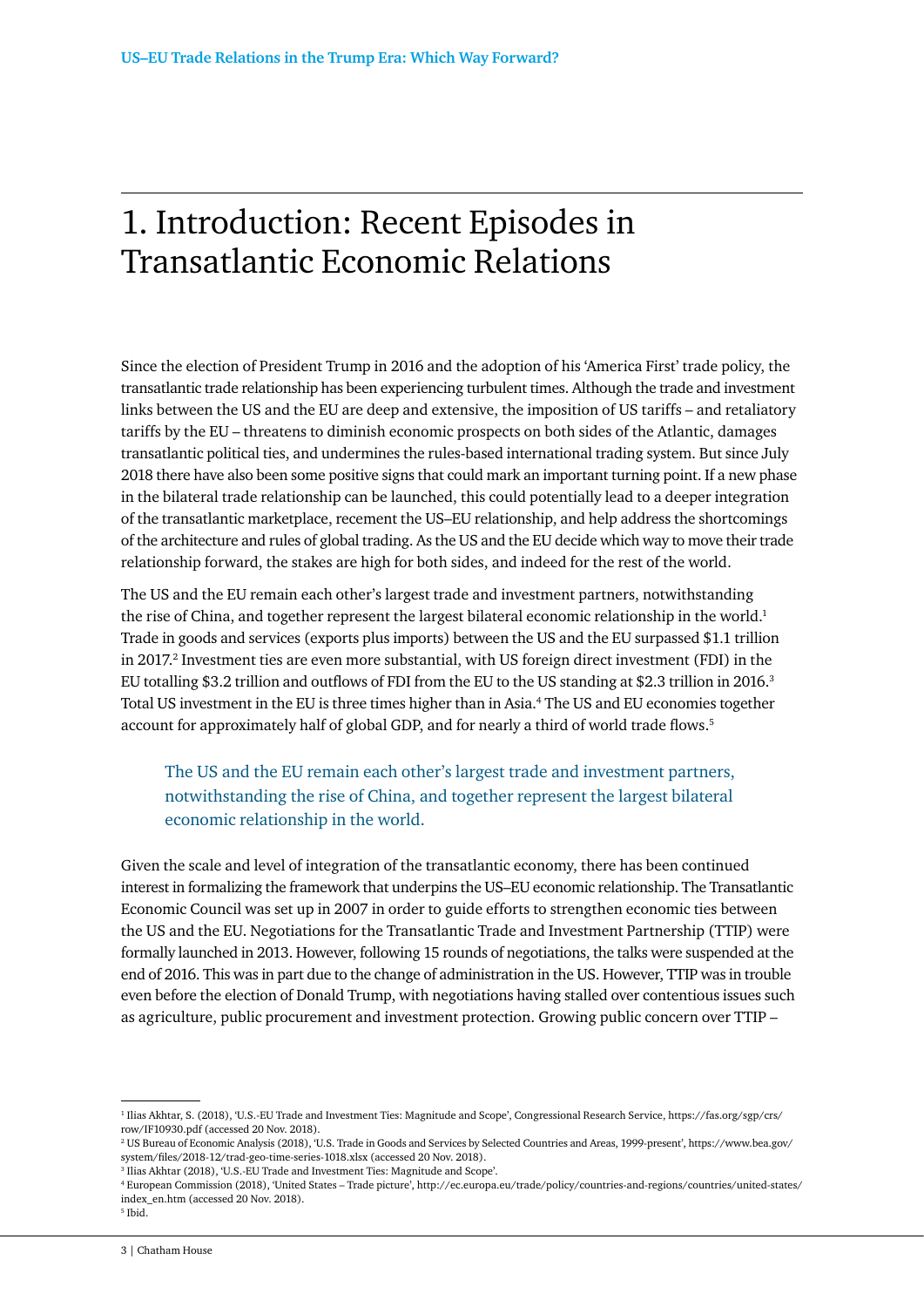especially, on the European side, worries about investment protection provisions and fears of a potential lowering of health and environmental safety standards – also played a major part in the negotiations being put on hold.

Neither the US nor the EU has officially withdrawn from the TTIP negotiations. Whereas the EU Trade Commissioner considers the negotiations to be 'in the freezer',  $6$  the Trump administration has declared that the talks remain under consideration.<sup>7</sup> All the same, while the economic and strategic arguments for deepening the transatlantic trade and investment relationship remain strong, TTIP is unlikely to be revived in the current environment.<sup>8</sup> Under the Trump administration, trade and economic relations between the US and the EU are experiencing friction.

A major area of transatlantic trade tension is steel and aluminium tariffs (imposed by the US on imports at rates of 25 per cent and 10 per cent respectively), which the Trump administration introduced in March 2018 under Section 232 of the Trade Expansion Act of 1962, citing US national security concerns. The EU received a temporary exemption, and tariffs came into force on 1 June 2018.

#### The EU regards the US steel and aluminium tariffs as unjustified and inconsistent with the rules of the World Trade Organization.

The EU regards the US steel and aluminium tariffs as unjustified and inconsistent with the rules of the World Trade Organization (WTO). In response to the US's action, the EU has taken three measures: launching legal proceedings against the US at the WTO; applying retaliatory tariffs on US products (including on iconic and politically sensitive products such as Harley-Davidson motorcycles and bourbon whiskey, respectively produced in Wisconsin and Kentucky, the home states of former Speaker of the House of Representatives Paul Ryan and of Senate Majority Leader Mitch McConnell); and opening a safeguard investigation into potential damage stemming from additional imports coming into the EU as a result of the US market being closed off to a greater extent.<sup>9</sup> The US is challenging the EU's (and other countries') retaliatory tariffs through a dispute settlement action at the WTO. Despite a trade détente reached between President Trump and the President of the European Commission, Jean-Claude Juncker, in July 2018, the US steel and aluminium tariffs and the EU's retaliatory tariffs remained in force at the time of publication of this paper.

Another area of transatlantic trade friction is President Trump's repeated threat to impose up to 25 per cent tariffs on imports of automobiles and automotive parts. In May 2018 the US Department of Commerce initiated a Section 232 investigation to determine whether automotive imports threaten to impair US national security.<sup>10</sup> The department submitted its report to the White House

<sup>6</sup> EURACTIV.com with Reuters and AFP (2016), 'Malmström: EU-US trade deal 'frozen' after Trump vote', 12 November 2016, <https://www.euractiv.com/section/trade-society/news/malmstrom-eu-us-trade-deal-frozen-after-trump-vote/> (accessed 20 Nov. 2018). 7 Office of the United States Trade Representative (2017), *2017 Trade Policy Agenda and 2016 Annual Report of the President of the United States on the Trade Agreements Program*, <https://ustr.gov/sites/default/files/files/reports/2017/AnnualReport/AnnualReport2017.pdf>(accessed 20 Nov. 2018).  $8$  Various studies have shown that TTIP would have helped to generate jobs and economic growth in the US and the EU – though the estimated gains were not huge. According to an independent study for the European Commission, GDP was projected to be approximately 0.5 per cent higher each year for the EU, and 0.4 per cent higher for the US, as a result of TTIP. The broader advantages of TTIP would have been the potential strategic benefits – such as cementing the transatlantic partnership and setting the rules and standards for trade in the 21st century. See Ecorys (2017), *SIA in support of the negotiations on a Transatlantic Trade and Investment Partnership (TTIP),* Final Report prepared for the European Commission, <http://www.trade-sia.com/ttip/wp-content/uploads/sites/6/2017/03/TSIA-TTIP-Final-Report-03-17.pdf>(accessed 20 Nov. 2018). 9 European Commission (2018), 'EU adopts rebalancing measures in reaction to US steel and aluminium tariffs', 20 June 2018, [http://europa.eu/](http://europa.eu/rapid/press-release_IP-18-4220_en.htm) [rapid/press-release\\_IP-18-4220\\_en.htm](http://europa.eu/rapid/press-release_IP-18-4220_en.htm) (accessed 20 Nov. 2018).

<sup>10</sup> US Department of Commerce (2018), 'U.S. Department of Commerce Initiates Section 232 Investigation into Auto Imports', 23 May 2018, <https://www.commerce.gov/news/press-releases/2018/05/us-department-commerce-initiates-section-232-investigation-auto-imports> (accessed 20 Nov. 2018).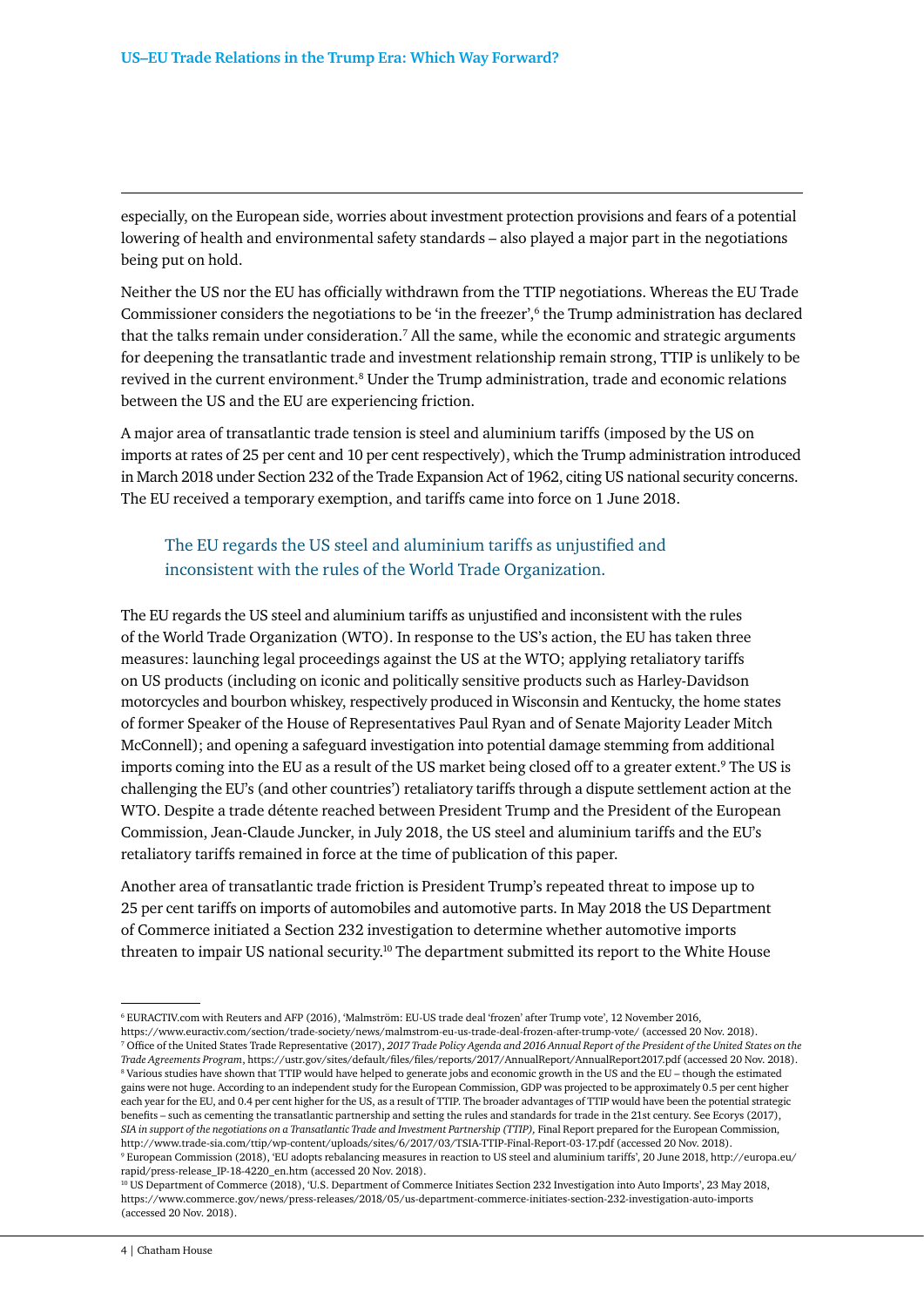in mid-February 2019, but did not publicly release the findings and recommendations. The president has 90 days to decide on a course of action. Notwithstanding the US–EU agreement to refrain from imposing new tariffs on each other as part of the July 2018 trade truce, the EU fears that the automotive tariffs by the US may yet be implemented.<sup>11</sup>

In addition to these unilateral tariff measures by the US, the EU's leaders are worried about the Trump administration's attitudes and actions towards the rules-based international trading architecture, specifically the WTO. Even though the US government's blocking of appointments to the WTO's Appellate Body precedes the current administration, President Trump is willing to push US concerns much further. In particular, the US government believes that Appellate Body members should be obligated to end their activities when their mandate expires. The US has also raised concerns about the Appellate Body overstepping its authority through its 'expansive interpretations that effectively create new WTO law'.12

The Appellate Body impasse has now reached a critical juncture as a result of the US's continued blocking of appointments: as of 30 September 2018, the number of judges on the roster of the Appellate Body (each of whom serves a four-year term, renewable once) has been reduced from the usual seven to three – the minimum required for the system to function. The caseload has thus become very difficult to manage, and the WTO dispute settlement process is grinding to a halt. Once the roster of the WTO Appellate Body falls to two members, as is due to happen in December 2019, it can no longer formally operate. Developments such as this risk in effect hollowing out the WTO. Meanwhile, the current US administration is also endangering the global trading system in more direct ways: President Trump has repeatedly threatened to pull the US out of the WTO. Although the incumbent US Trade Representative (USTR) Robert Lighthizer still sees value in the institution, he is seeking a course correction and has stated that the US would not comply with adverse WTO rulings.

Another source of friction has been President Trump's decision to withdraw the US from the Joint Comprehensive Plan of Action (JCPOA – the Iran nuclear deal agreed in July 2015 between Iran, the EU and the five permanent members of the UN Security Council) and the extraterritorial effect of US economic sanctions against Iran. EU leaders have been trying to shield European businesses operating in Iran from the US measures without causing a major rift in the fraught transatlantic relationship. More broadly, many EU governments view the US's shift away from international economic cooperation with concern. Their worries are fuelled, for example, by President Trump's withdrawal of support from the joint communiqué released at the end of the G7 summit in June 2018.13

Transatlantic tensions over trade were to some degree de-escalated in late July 2018, as President Trump and European Commission President Juncker stepped back from the brink of a trade war and announced, in a joint statement, their intention to 'launch a new phase in the relationship between the United States and the European Union'.<sup>14</sup> The two leaders announced lofty ambitions 'to work

<sup>11</sup> Shalal, A. and Dalgleish, J. (2018), 'German industry warns U.S. auto tariffs not completely off table yet', Reuters, 25 July 2018, <https://www.reuters.com/article/us-usa-trade-eu-industry/german-industry-warns-u-s-auto-tariffs-not-completely-off-table-yet-idUSKBN1KF30E> (accessed 20 Nov. 2018).

<sup>12</sup> US Mission to International Organizations in Geneva (2018), 'Ambassador Dennis Shea's Statement at the WTO General Council', 8 May 2018, <https://geneva.usmission.gov/2018/05/08/ambassador-dennis-sheas-statement-at-the-wto-general-council/>(accessed 20 Nov. 2018).

<sup>&</sup>lt;sup>13</sup> Differences between the US and the other G7 members over the former's tariffs on steel and aluminium seemed to have been concealed by the language of the joint communiqué, which called for a 'rules-based trading system'. During a post-summit news conference, the Canadian host, Prime Minister Justin Trudeau, vowed to move forward with retaliatory tariffs. In response, President Trump, who was already en route to his next scheduled meeting in Singapore, announced via Twitter that he had instructed US officials not to endorse the communiqué, and that the US was considering imposing tariffs on automobiles.

<sup>14</sup> European Commission (2018), 'Joint U.S.-EU Statement following President Juncker's visit to the White House', 25 July 2018, [http://europa.eu/](http://europa.eu/rapid/press-release_STATEMENT-18-4687_en.htm) [rapid/press-release\\_STATEMENT-18-4687\\_en.htm](http://europa.eu/rapid/press-release_STATEMENT-18-4687_en.htm) (accessed 20 Nov. 2018).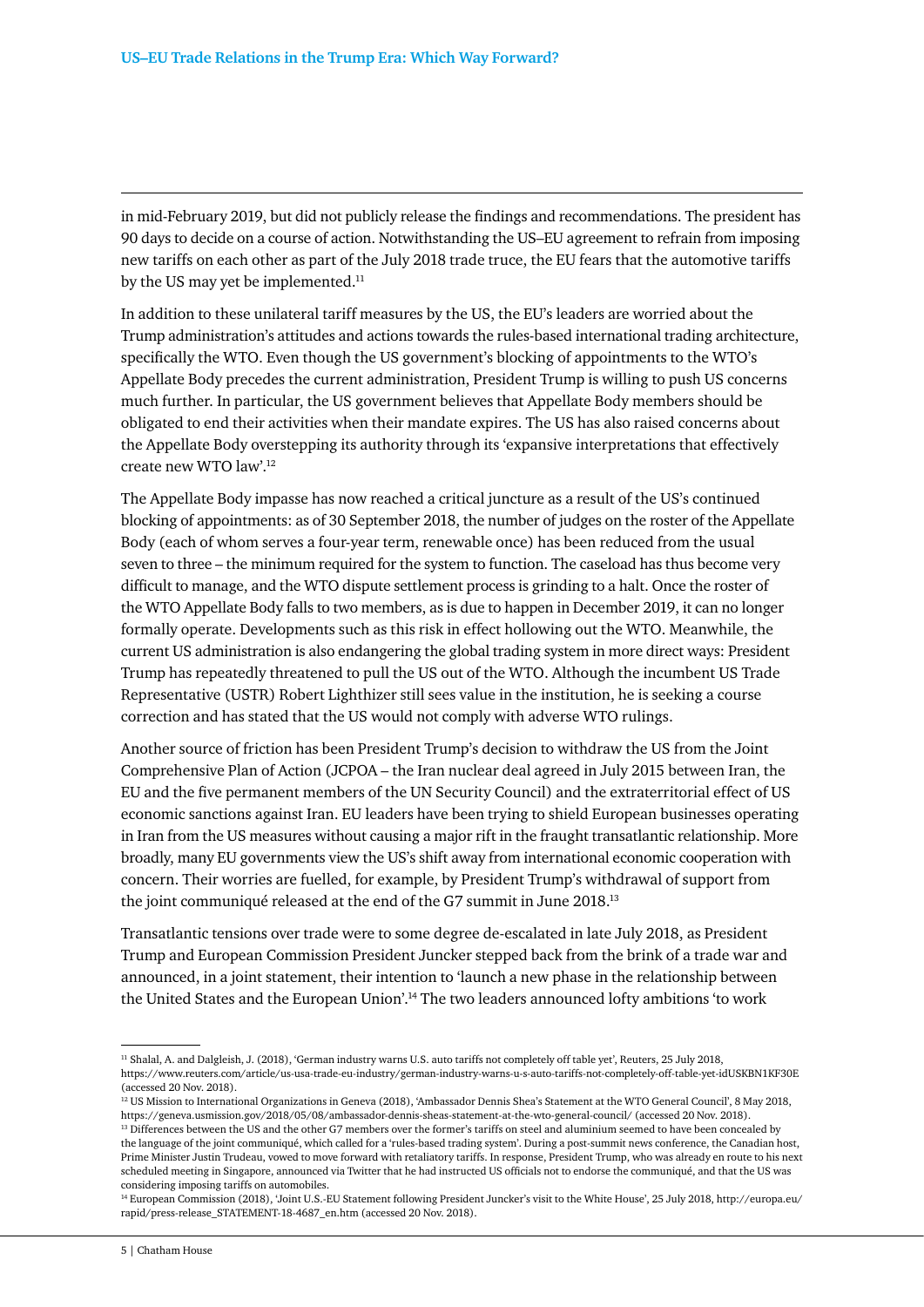together toward zero tariffs, zero non-tariff barriers, and zero subsidies on non-auto industrial goods', as well as to reduce barriers and increase trade in specific sectors (including services, chemicals, pharmaceuticals, medical products and soybeans). As already noted, the two sides agreed 'to resolve the steel and aluminum tariff issues and retaliatory tariffs', and to refrain from imposing further tariffs (particularly on automobiles and automotive parts) while negotiations are in progress. Trump and Juncker also announced their intention to strengthen bilateral cooperation with respect to energy, to launch a dialogue on standards, and to 'work closely together with like-minded partners to reform the WTO and to address unfair trading practices' such as intellectual property theft and forced technology transfer.15 To move this joint agenda forward, the leaders set up an Executive Working Group – led by USTR Lighthizer and European Commissioner for Trade Cecilia Malmström.

The Executive Working Group has met subsequently to explore how to best implement the joint statement. The European Commission has been following up on different elements of the joint statement by reporting on increases in imports of US soybeans<sup>16</sup> and imports of US liquefied natural gas.17 Moreover, the EU member states have authorized the Commission to open negotiations with the US regarding imports of hormone-free beef into the EU – the size of the quota for which has been a persistent source of conflict between the two sides.<sup>18</sup>

The question now is whether the recent trade rapprochement between the US and the EU can be turned into a genuine and lasting deal, or whether it is only a temporary truce in the transatlantic trade dispute.

In October 2018 USTR Lighthizer notified Congress that the Trump administration intended to negotiate a trade agreement with the EU.19 Then, in January 2019, the administration released its negotiating objectives for trade talks with the EU.<sup>20</sup> These steps are in line with Trade Promotion Authority (TPA) legislative requirements.<sup>21</sup>

For its part, the European Commission has presented to the Council of the EU draft negotiating mandates for trade talks with the US, which will have to be approved by the member states before negotiations can begin.22 The Council is expected to adopt a decision authorizing the Commission to open negotiations with the US in the coming weeks. Meanwhile, in mid-February 2019 the European Parliament's International Trade Committee voted in favour of a resolution calling for US–EU trade talks to commence if certain

30 days prior to the start of trade negotiations.

<sup>15</sup> Ibid.

<sup>&</sup>lt;sup>16</sup> The EU has put in place a reporting mechanism whereby it publishes the changes of EU imports of US soybeans every two months. For the first report, see European Commission (2018), 'Follow-up to the EU-U.S. Joint Statement of 25 July: Imports of U.S. soybeans increase by over 280%', 1 August 2018, [http://europa.eu/rapid/press-release\\_IP-18-4768\\_en.htm](http://europa.eu/rapid/press-release_IP-18-4768_en.htm) (accessed 20 Nov. 2018).

<sup>&</sup>lt;sup>17</sup> European Commission (2018), 'EU-U.S. Joint Statement of 25 July: European Union imports of U.S. Liquefied Natural Gas (LNG) are on the rise', 9 August 2018, [http://europa.eu/rapid/press-release\\_IP-18-4920\\_en.htm](http://europa.eu/rapid/press-release_IP-18-4920_en.htm) (accessed 20 Nov. 2018).

<sup>18</sup> European Commission (2018), 'European Commission welcomes Member States' support to settle WTO dispute with the United States', 19 October 2018, [http://europa.eu/rapid/press-release\\_IP-18-6103\\_en.htm](http://europa.eu/rapid/press-release_IP-18-6103_en.htm) (accessed 20 Nov. 2018).

<sup>19</sup> Office of the United States Trade Representative (2018), 'Trump Administration Announces Intent to Negotiate Trade Agreements with Japan, the European Union and the United Kingdom', 16 October 2018, [https://ustr.gov/about-us/policy-offices/press-office/press-releases/2018/](https://ustr.gov/about-us/policy-offices/press-office/press-releases/2018/october/trump-administration-announces) [october/trump-administration-announces](https://ustr.gov/about-us/policy-offices/press-office/press-releases/2018/october/trump-administration-announces) (accessed 20 Nov. 2018).

<sup>&</sup>lt;sup>20</sup> Office of the United States Trade Representative (2019), 'United States–European Union Negotiations: Summary of Specific Negotiating Objectives', 11 January 2019, [https://ustr.gov/sites/default/files/01.11.2019\\_Summary\\_of\\_U.S.-EU\\_Negotiating\\_Objectives.pdf](https://ustr.gov/sites/default/files/01.11.2019_Summary_of_U.S.-EU_Negotiating_Objectives.pdf) (accessed 17 Jan. 2019). <sup>21</sup> According to TPA laws, the USTR must notify Congress 90 days prior to initiating negotiations and release detailed negotiating objectives

<sup>22</sup> European Commission (2019), 'EU-U.S. Trade Talks: European Commission presents draft negotiating mandates', 18 January 2019, [http://europa.eu/rapid/press-release\\_IP-19-502\\_en.htm](http://europa.eu/rapid/press-release_IP-19-502_en.htm) (accessed 18 Jan. 2019).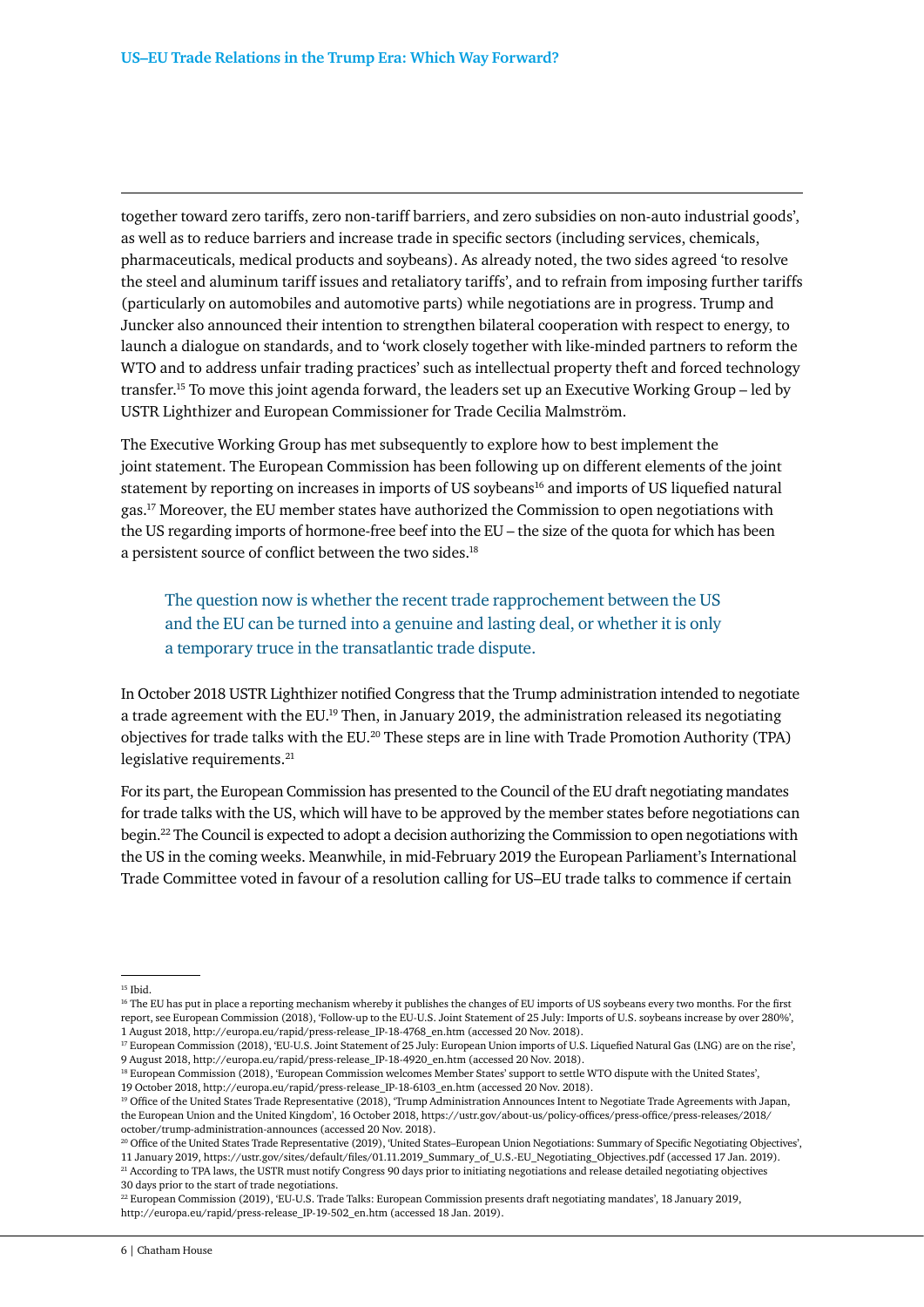conditions are met.<sup>23</sup> The parliament is expected to adopt its position on the Commission's mandates in March; and though non-binding, its stance carries weight given the parliament's role in approving any final transatlantic trade agreements.

The question now is whether the recent trade rapprochement can be turned into a genuine and lasting deal, or whether it is only a temporary truce in the transatlantic trade dispute.

This paper focuses on the bilateral US–EU trade relationship. The greatest challenge presented by the Trump administration is to the multilateral, rules-based international trading system, but a new phase of closer collaboration and stronger trade relations between the US and the EU could help to address constructively some of the shortcomings of the current architecture and rules of the global trading system.

<sup>23</sup> European Parliament (2019), 'Trade negotiations with US can start under certain conditions', 19 February 2019, [http://www.europarl.europa.eu/](http://www.europarl.europa.eu/news/en/press-room/20190219IPR27357/trade-negotiations-with-us-can-start-under-certain-conditions) [news/en/press-room/20190219IPR27357/trade-negotiations-with-us-can-start-under-certain-conditions](http://www.europarl.europa.eu/news/en/press-room/20190219IPR27357/trade-negotiations-with-us-can-start-under-certain-conditions) (accessed 19 Feb. 2019).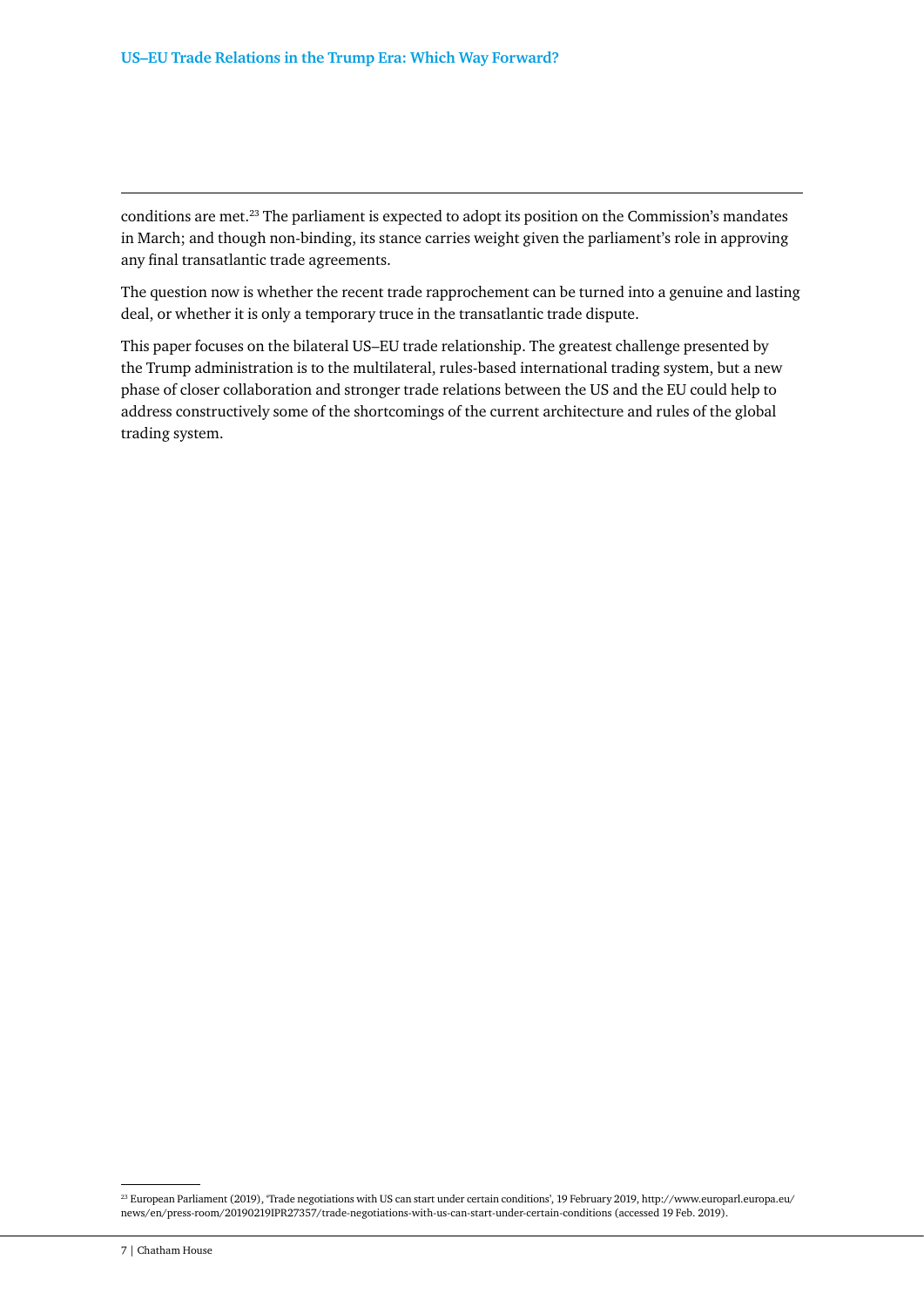# <span id="page-8-0"></span>2. Drivers of Trump's Trade Policy Towards Europe

Less than a fortnight before agreeing the trade truce with Juncker, Trump had called the EU a 'foe' of the US for 'what they do to us in trade'.24 He has since also claimed that the EU 'was formed in order to take advantage of us on trade'.25 While these statements are both incendiary and factually incorrect, some concrete concerns raised by the Trump administration have a kernel of truth.

### **Trade balance and perceived unfair trade practices**

President Trump has prioritized reducing the US trade deficit and tackling unfair trade practices. He blames the EU for the US's trade deficit with the bloc and with certain of its member states.

The US's overall trade deficit with the EU has widened since 2009. In 2017 it stood at \$101.2 billion – with the trade deficit in goods (\$152.6 billion) partially offset by the trade surplus in services (\$51.4 billion).<sup>26</sup> The trade deficit with the EU as a bloc is the US's second largest after China (\$335.7 billion in 2017). A key driver is the US's trade deficit in goods with Germany, which reached \$64.1 billion in 2017; the overall deficit with that country being \$66.7 billion, or nearly two-thirds of the EU total.<sup>27</sup>

President Trump is highly critical of Germany over trade, and has repeatedly taken to Twitter to denounce the country's trade surplus. Other EU member states – notably Italy and France – with which the US runs overall trade deficits have so far largely remained off Trump's radar.

President Trump is highly critical of Germany over trade, and has repeatedly taken to Twitter to denounce the country's trade surplus.28 Other EU member states – notably Italy and France – with which the US runs overall trade deficits (see Figure 1) have so far largely remained off Trump's radar. When bemoaning the trade deficit, Trump is usually focused solely on merchandise trade. He ignores the overall US trade surplus in services. However, in the case of Germany (and also Italy), the US runs a trade deficit in both goods and services.

<sup>&</sup>lt;sup>24</sup> CBS News (2018), "I think the European Union is a foe," Trump says ahead of Putin meeting in Helsinki', 15 July 2018, [https://www.cbsnews.com/](https://www.cbsnews.com/news/donald-trump-interview-cbs-news-european-union-is-a-foe-ahead-of-putin-meeting-in-helsinki-jeff-glor/) [news/donald-trump-interview-cbs-news-european-union-is-a-foe-ahead-of-putin-meeting-in-helsinki-jeff-glor/](https://www.cbsnews.com/news/donald-trump-interview-cbs-news-european-union-is-a-foe-ahead-of-putin-meeting-in-helsinki-jeff-glor/) (accessed 20 Nov. 2018). <sup>25</sup> CBS News (2018), 'President Trump on Christine Blasey Ford, his relationships with Vladimir Putin and Kim Jong Un and more', 15 October 2018,

<https://www.cbsnews.com/news/donald-trump-full-interview-60-minutes-transcript-lesley-stahl-2018-10-14/>(accessed 20 Nov. 2018). 26 US Bureau of Economic Analysis (2018), 'U.S. Trade in Goods and Services by Selected Countries and Areas, 1999-present'. <sup>27</sup> Ibid.

<sup>&</sup>lt;sup>28</sup> See for example Trump, D. (@realDonaldTrump) (2017), 'We have a MASSIVE trade deficit with Germany, plus they pay FAR LESS than they should on NATO & military. Very bad for U.S. This will change', tweet, 30 May 2017, [https://twitter.com/realdonaldtrump/](https://twitter.com/realdonaldtrump/status/869503804307275776?lang=en) [status/869503804307275776?lang=en](https://twitter.com/realdonaldtrump/status/869503804307275776?lang=en) (accessed 20 Nov. 2018).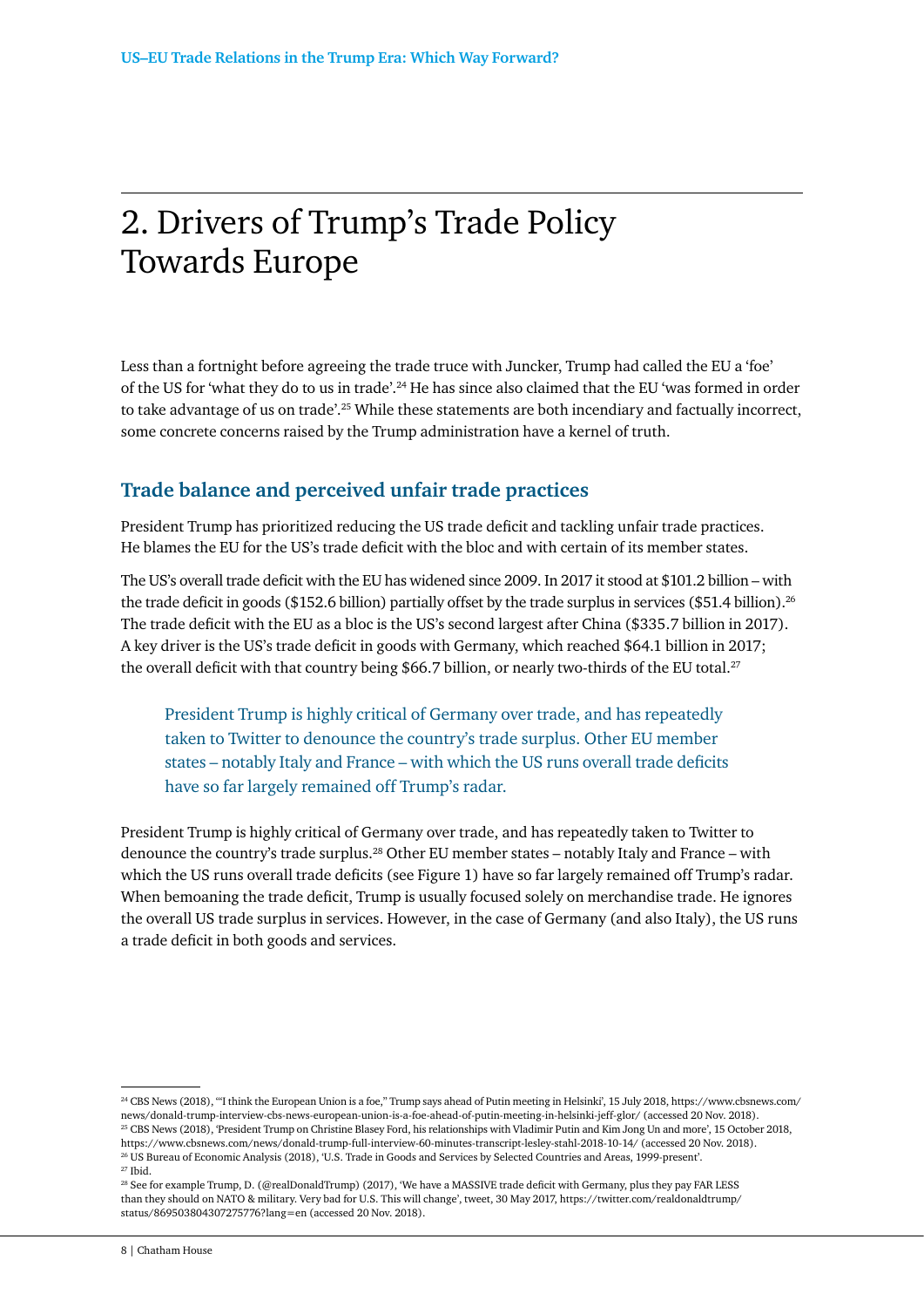

#### **Figure 1: US international trade balance with selected partners (2017)**

Source: US Bureau of Economic Analysis (2018), 'Table 6. U.S. International Trade by Selected Countries and Areas – Balance on Goods', 'Table 9. U.S. International Trade by Selected Countries and Areas – Balance on Services', [https://www.bea.gov/system/files/2018-09/trad\\_geo\\_](https://www.bea.gov/system/files/2018-09/trad_geo_time_series_0718.xlsx) [time\\_series\\_0718.xlsx](https://www.bea.gov/system/files/2018-09/trad_geo_time_series_0718.xlsx) (accessed 20 Nov. 2018).

Most economists agree that while global trade imbalances matter, Trump's focus on the bilateral trade deficit is misplaced. The US trade deficit is not driven by a specific country's (or bloc's) trade policy, but by macroeconomic forces related to national savings and investment. Thus, attempting to alter the trade deficit through bilateral efforts without addressing the underlying macroeconomic issues is unlikely to lead to the desired outcome.

It is important to note here that there are valid concerns regarding Germany's global trade surplus, which stood at 7.6 per cent of the country's GDP in 2017.<sup>29</sup> This issue has been raised for years by the IMF and many G20 countries, as well as within the EU itself. For instance, the chief economist at the IMF warned in August 2018 that Germany's reluctance to reduce its structural trade surplus was contributing to trade tensions.30 In other words, despite many flaws – and lack of rhetorical nuance – in Trump's trade logic, the administration is right to single out Germany for criticism. To alleviate global concerns, but also to support its own long-term outlook, Germany needs to further boost domestic demand and investment, for example by increasing spending on public infrastructure, education, and research and development. This would not only help to reduce global economic imbalances, but also boost the country's economic growth and competitiveness in the long term.<sup>31</sup>

<sup>29</sup> World Bank (2018), 'External balance on goods and services (% of GDP)',<https://data.worldbank.org/indicator/NE.RSB.GNFS.ZS?view=chart> (accessed 20 Nov. 2018).

<sup>30</sup> Deutsche Welle (2018), 'IMF blames German trade surplus for trade tensions', 6 August 2018, [https://www.dw.com/en/imf-blames-german-trade](https://www.dw.com/en/imf-blames-german-trade-%0asurplus-for-trade-tensions/a-44964156)[surplus-for-trade-tensions/a-44964156](https://www.dw.com/en/imf-blames-german-trade-%0asurplus-for-trade-tensions/a-44964156) (accessed 20 Nov. 2018).

<sup>31</sup> Schneider-Petsinger, M. (2017), 'Policy Recommendations for Strengthening Transatlantic Trade in Challenging Times', in Dreher, V., Kantel, A. J., Kirchner, M., Langenbacher, E., Rizzo, R. and Schneider-Petsinger, M. (2017), *The Specter of Uncertainty: Policies for Strengthening the Transatlantic Relationship from the Next Generation of Leaders*, Washington, DC: American Institute for Contemporary German Studies, <http://www.aicgs.org/site/wp-content/uploads/2017/06/PR65-ERP-Next-Gen-FY17-1.pdf>(accessed 20 Nov. 2018).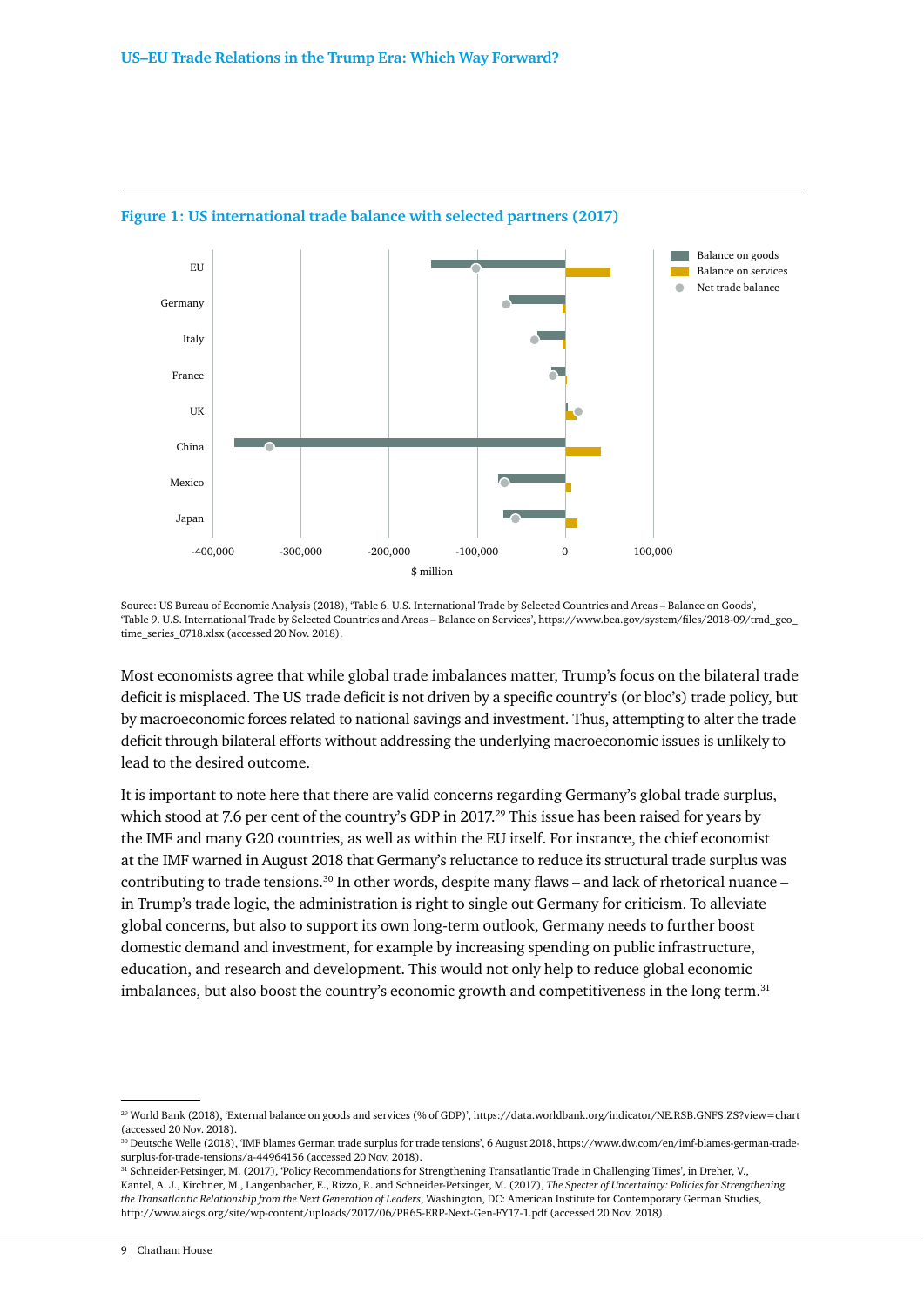A related source of tension between the US and Germany is the Trump administration's claim that Germany 'exploit[s]' a 'grossly undervalued' euro to gain an unfair trade advantage.<sup>32</sup> Since 2016, the Department of the Treasury has included Germany on its Monitoring List of trading partners.33 The Trump administration recognizes that 'Germany does not exercise its own monetary policy',34 and that the independent European Central Bank (ECB) conducts monetary policy for the eurozone. The overall weakness in the euro *vis-à-vis* the dollar has in part been driven by the divergence between monetary policy in the US and that in the eurozone, with the US Federal Reserve raising interest rates gradually since 2015 while the ECB has kept rates low. It is right to state that German exporters have benefited from an undervalued euro in their country, which the IMF estimated in July 2018 to be 10–20 per cent weaker than it should be.<sup>35</sup> However, this is not the result of a deliberate currency manipulation; rather, it is due to mechanisms such as tight controls on the labour market, which have prevented real wages from keeping pace with productivity, that amount to an internal devaluation and help Germany's international competitiveness. Thus, the US – and others, including the IMF – are essentially correct when they argue that if Germany took steps to let wages move in line with improvements in productivity, and also increased its domestic demand, higher wages and prices would appreciate Germany's real effective exchange rate.

The current US administration seems to be unwilling to acknowledge that EU automotive companies operate factories in the US – with Mercedes, BMW and Volkswagen together directly employing more than 20,000 US workers.

Trump has complained about German cars on the streets of New York City since the 1990s. He regards the transatlantic trade in automobiles and automotive parts as unbalanced. As president, he has repeatedly criticized disparate tariff levels: the EU imposes tariffs of 10 per cent on US- and other foreign-built cars, while the US levies a 2.5 per cent tariff on cars built in Europe. However, he ignores the fact that the US has higher trade barriers for trucks: the EU tariff is 22 per cent, as against the US tariff of 25 per cent.<sup>36</sup>

It is unclear what the Trump administration's ultimate goal actually is when it comes to automotive tariffs. In August 2018 the president rebuffed an offer by the EU to eliminate tariffs on cars, deeming this 'not good enough', because European 'consumer habits are to buy their cars, not to buy our cars'.37 Moreover, the current administration seems to be unwilling to acknowledge that EU automotive companies operate factories in the US – with Mercedes, BMW and Volkswagen together directly employing more than 20,000 US workers.<sup>38</sup> If the Trump administration was to go ahead with additional tariffs on imported automobiles and automotive parts under Section 232 of the Trade Expansion Act

<sup>32</sup> Donnan, S. (2017), 'Trump's top trade adviser accuses Germany of currency exploitation', *Financial Times*, 31 January 2017, <https://www.ft.com/content/57f104d2-e742-11e6-893c-082c54a7f539>(accessed 20 Nov. 2018).

<sup>&</sup>lt;sup>33</sup> As of October 2018, the six countries on the US Treasury Department's Monitoring List of major trading partners meriting close attention to their currency practices and macroeconomic policies were: China, Germany, India, Japan, the Republic of Korea and Switzerland. US Department of the Treasury, Office of International Affairs (2018), *Report to Congress: Macroeconomic and Foreign Exchange Policies of Major Trading Partners of the United States,* 17 October 2018, Washington, DC: US Department of the Treasury, [https://home.treasury.gov/system/](https://home.treasury.gov/system/files/206/2018-10-17-%28Fall-2018-FX%20Report%29.pdf) [files/206/2018-10-17-%28Fall-2018-FX%20Report%29.pdf](https://home.treasury.gov/system/files/206/2018-10-17-%28Fall-2018-FX%20Report%29.pdf) (accessed 20 Nov. 2018). 34 Ibid.

<sup>35</sup> International Monetary Fund (2018), *External Sector Report: Tackling Global Imbalances amid Rising Trade Tensions*, Washington, DC: International Monetary Fund, p. 60,<https://www.imf.org/~/media/Files/Publications/ESR/2018/text.ashx?la=en> (accessed 20 Nov. 2018). 36 Ilias Akhtar, S. (2018), 'U.S.-EU Trade and Economic Issues', Congressional Research Service,<https://fas.org/sgp/crs/row/IF10931.pdf> (accessed 20 Nov. 2018).

<sup>37</sup> Bloomberg News (2018), 'Here Are All the Highlights From Trump's Oval Office Interview', 31 August 2018, [https://www.bloomberg.com/news/](https://www.bloomberg.com/news/%0aarticles/2018-08-31/here-s-everything-donald-trump-said-in-his-oval-office-interview?srnd=premium-europe) [articles/2018-08-31/here-s-everything-donald-trump-said-in-his-oval-office-interview?srnd=premium-europe](https://www.bloomberg.com/news/%0aarticles/2018-08-31/here-s-everything-donald-trump-said-in-his-oval-office-interview?srnd=premium-europe) (accessed 20 Nov. 2018). 38 Isidore, C. (2018), 'Tariffs on European cars would hurt US auto jobs', CNN, 22 June 2018, [https://money.cnn.com/2018/06/22/news/](https://money.cnn.com/2018/06/22/news/companies/trump-european-car-tariffs/index.html) [companies/trump-european-car-tariffs/index.html](https://money.cnn.com/2018/06/22/news/companies/trump-european-car-tariffs/index.html) (accessed 20 Nov. 2018).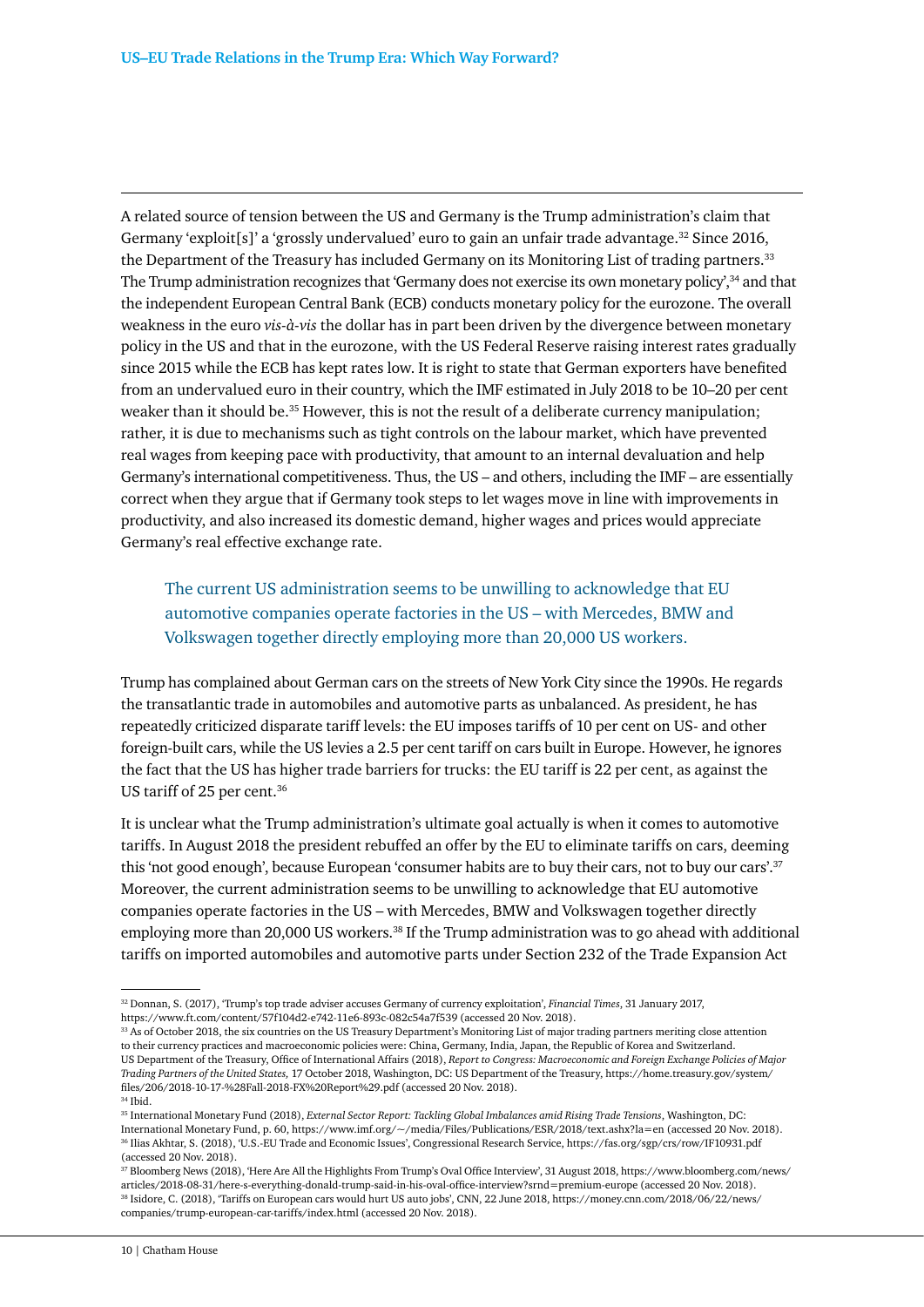of 1962, there is the risk that European companies might reduce investment and cut their workforce in the US.39 It remains to be seen what the Department of Commerce has found in its investigation, and what course of action it recommends. But most commentators – including leading Republicans in Congress, such as the recently retired chairman of the Senate Committee on Foreign Relations, Senator Bob Corker – do not regard the national security provisions as a valid justification for the introduction of automotive tariffs.40

The jury is still out on the question of whether the imposition and threat of tariffs is a means to an end or the end *per se*. Larry Kudlow – the current director of the National Economic Council and a former television host with critical views of tariffs generally – has argued that President Trump has a vision of 'free and open trade'.41 Wilbur Ross, the Secretary of Commerce, has similarly made the case that the president's objective is to 'reduce tariffs, reduce trade barriers and make an open level playing field for U.S. companies all around the world'.42 Trump has, notably, credited the successful renegotiation of the North American Free Trade Agreement (NAFTA) to the US's imposition of steel and aluminium tariffs, as well as to its threat of introducing automotive tariffs.43 This suggests that the Trump administration is using tariffs as a negotiating tactic to press other countries into making concessions. However, the Trump administration's refusal to revoke the steel and aluminium tariffs on Mexico and Canada immediately after signing the new United States–Mexico–Canada Agreement (USMCA)44 in November 2018, as well as Trump's self-designation as 'Tariff Man' in a tweet lauding the positive impact of tariff revenues for the US, shortly after reaching a 90-day tariff truce with China,45 suggests that the current US administration is prepared to impose and maintain tariffs for some time yet.

#### **Competing views within the Trump administration**

The Trump administration's practice of going back and forth in its trade talks – asking the EU to eliminate its automotive tariffs and then snubbing its offer to do so, or officially putting new tariffs on hold but continuing to hint at their possible imposition, to some extent reflects the fact that President Trump likes to keep the opposition around the negotiating table 'off balance'. But it also reflects the reality that there are various factions within the administration that have different views on trade.

There are broadly two camps within President Trump's trade team. The first includes National Economic Council Director Larry Kudlow and Secretary of the Treasury Steven Mnuchin as the voices in the current administration that are, relatively speaking, the most in favour of free trade – although both have backtracked on their previous commitment to free trade and internationalist principles since joining Trump's team. The other camp comprises President Trump's trade adviser Peter Navarro and USTR

<sup>44</sup> The new agreement remains subject to ratification by all three countries before it can take effect.

<sup>39</sup> Bryan, V. and Oziel, C. (2018), 'BMW says U.S. tariffs on EU cars may hit investment there', Reuters, 30 June 2018, [https://uk.reuters.com/](https://uk.reuters.com/article/us-usa-trade-autos-bmw/bmw-says-u-s-tariffs-on-eu-cars-may-hit-investment-there-idUKKBN1JQ0EZ) [article/us-usa-trade-autos-bmw/bmw-says-u-s-tariffs-on-eu-cars-may-hit-investment-there-idUKKBN1JQ0EZ](https://uk.reuters.com/article/us-usa-trade-autos-bmw/bmw-says-u-s-tariffs-on-eu-cars-may-hit-investment-there-idUKKBN1JQ0EZ) (accessed 20 Nov. 2018). 40 Levy, P. (2018), 'Et Tu, Autos? The Case For National Security Tariffs Is Weak', Forbes, 24 May 2018, [https://www.forbes.com/sites/phillevy/](https://www.forbes.com/sites/phillevy/
2018/05/24/et-tu-autos-more-national-security-tariffs/#ee926959b4ed) [2018/05/24/et-tu-autos-more-national-security-tariffs/#ee926959b4ed](https://www.forbes.com/sites/phillevy/
2018/05/24/et-tu-autos-more-national-security-tariffs/#ee926959b4ed) (accessed 20 Nov. 2018).

<sup>41</sup> Fox News (2018), 'Trump wants 'free and open trade', but tariffs have an end goal: Kudlow', 29 June 2018, [https://www.foxbusiness.com/politics/](https://www.foxbusiness.com/politics/%0atrump-wants-free-and-open-trade-but-tariffs-have-an-end-goal-kudlow) [trump-wants-free-and-open-trade-but-tariffs-have-an-end-goal-kudlow](https://www.foxbusiness.com/politics/%0atrump-wants-free-and-open-trade-but-tariffs-have-an-end-goal-kudlow) (accessed 20 Nov. 2018).

<sup>42</sup> Kim, T. (2018), 'Commerce Secretary Ross: 'The ultimate objective of the president is to reduce tariffs'', CNBC, 21 June 2018, [https://www.cnbc.com/](https://www.cnbc.com/%0a2018/06/21/commerce-secretary-ross-the-ultimate-objective-of-the-president-is-to-reduce-tariffs.html) [2018/06/21/commerce-secretary-ross-the-ultimate-objective-of-the-president-is-to-reduce-tariffs.html](https://www.cnbc.com/%0a2018/06/21/commerce-secretary-ross-the-ultimate-objective-of-the-president-is-to-reduce-tariffs.html) (accessed 20 Nov. 2018).

<sup>43</sup> Bryan, B. (2018), 'Trump lashes out at 'babies' complaining about tariffs, which he says led to the massive new trade deal with Canada and Mexico', Business Insider, 1 October 2018, [http://uk.businessinsider.com/trump-babies-tariffs-complaints-touts-us-mexico-canada-usmca-trade-deal-2018-](http://uk.businessinsider.com/trump-babies-tariffs-complaints-touts-us-mexico-canada-usmca-trade-deal-2018-10?r=US&IR=T) [10?r=US&IR=T](http://uk.businessinsider.com/trump-babies-tariffs-complaints-touts-us-mexico-canada-usmca-trade-deal-2018-10?r=US&IR=T) (accessed 20 Nov. 2018).

<sup>45</sup> Trump, D. (@realDonaldTrump) (2018), '....I am a Tariff Man. When people or countries come in to raid the great wealth of our Nation, I want them to pay for the privilege of doing so. It will always be the best way to max out our economic power. We are right now taking in \$billions in Tariffs. MAKE AMERICA RICH AGAIN', tweet, 4 December 2018,<https://twitter.com/realDonaldTrump/status/1069970500535902208> (accessed 17 Jan. 2019).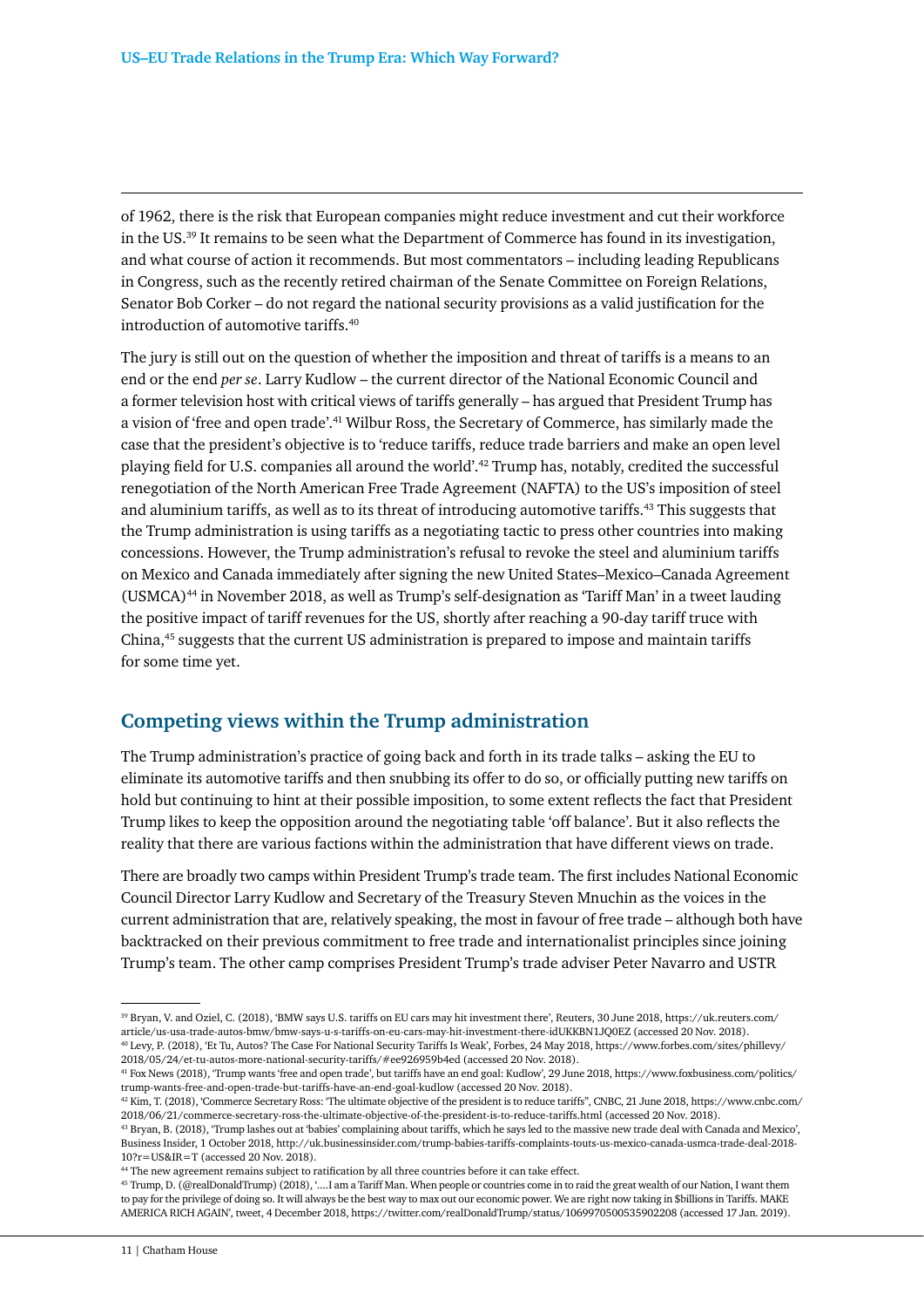Robert Lighthizer, whose stance on trade is more protectionist and hawkish. Navarro (who serves as the Assistant to the President and Director of the Office of Trade and Manufacturing Policy) is concerned with the US industrial base, and favours a decoupling of the US and Chinese economies. Lighthizer – a long-standing critic of China's trade practices – might be prepared to strike a deal with Beijing if it addresses some of the issues at stake. Meanwhile, Commerce Secretary Wilbur Ross oscillates between these two camps, but often sides with the latter group. He is best described as a more old-fashioned protectionist, under whose leadership the Department of Commerce has made more aggressive use of traditional – but also rarely used – trade remedies (such as self-initiating the first anti-dumping and countervailing probes in decades, or initiating the Section 232 national security investigations).

Although leaders in other countries know that ultimately it is President Trump who calls the shots on trade, it is important for them to know who within the administration has the president's ear. For the Europeans, the main interlocutor is USTR Lighthizer, who is the US lead on the US–EU Executive Working Group. Lighthizer's primary target has been China's practices regarding forced technology transfer, intellectual property theft, and perceived efforts to dominate future technology sectors. European officials thus believe that Lighthizer is more amenable to collaborating and forming a united US–EU front against China.46

Another major point of contact for European officials is Wilbur Ross. As Commerce Secretary, his primary goal is more narrowly focused on the US trade deficit and on trying to increase US exports to the EU. Because of the Department of Commerce's determination that steel and aluminium tariffs are a threat to US national security – which ultimately led to the imposition of tariffs affecting the EU and other allies – the relationship between Ross and EU officials seems more fraught. This was evident in a tense meeting between Ross and European Commissioner for Trade Cecilia Malmström, in October 2018, during which Ross emphasized that President Trump's 'patience was not unlimited' and his EU counterpart accused Washington of deliberately delaying the negotiation process.<sup>47</sup>

#### **The US preference for bilateral deals and a transactional approach**

President Trump has repeatedly emphasized that he favours bilateral deals over mega-regional or multilateral agreements. Because the European Commission has exclusive competence over the EU's trade policy, a deal between the US and the EU would technically fit with this preference. However, Peter Navarro has previously criticized TTIP as being a 'multilateral deal in bilateral dress'.48 Since then, Trump has reportedly offered France a bilateral trade deal with better terms than those available to the EU as a whole – on condition that the country pulls out of the bloc.<sup>49</sup> So far, the EU and its member states have been unanimous in emphasizing that any negotiations must take place at the EU level and not with individual countries.

The Trump administration has also adopted an approach that is much more transactional in nature than those of its predecessors. Notably, it has conflated trade and defence issues, linking concerns over the US's trade deficit with the EU to frustration over some EU member states' failure, thus far, to meet

49 Rogin, J. (2018), 'Trump is trying to destabilize the European Union', *Washington Post*, 28 June 2018, [https://www.washingtonpost.com/opinions/](https://www.washingtonpost.com/%0aopinions/global-opinions/trump-is-trying-to-destabilize-the-european-union/2018/06/28/729cb066-7b10-11e8-aeee-4d04c8ac6158_story.html?utm_term=.8b1bbfcb8e60) [global-opinions/trump-is-trying-to-destabilize-the-european-union/2018/06/28/729cb066-7b10-11e8-aeee-4d04c8ac6158\\_story.html?utm\\_](https://www.washingtonpost.com/%0aopinions/global-opinions/trump-is-trying-to-destabilize-the-european-union/2018/06/28/729cb066-7b10-11e8-aeee-4d04c8ac6158_story.html?utm_term=.8b1bbfcb8e60) [term=.8b1bbfcb8e60](https://www.washingtonpost.com/%0aopinions/global-opinions/trump-is-trying-to-destabilize-the-european-union/2018/06/28/729cb066-7b10-11e8-aeee-4d04c8ac6158_story.html?utm_term=.8b1bbfcb8e60) (accessed 20 Nov. 2018).

<sup>46</sup> Bradsher, K. (2018), 'Within Trump's Trade Factions, Nations Look for a Friendly Face', *New York Times*, 2 June 2018, [https://www.nytimes.com/](https://www.nytimes.com/%0a2018/06/02/business/trump-trade-china-europe-whiplash.html) [2018/06/02/business/trump-trade-china-europe-whiplash.html](https://www.nytimes.com/%0a2018/06/02/business/trump-trade-china-europe-whiplash.html) (accessed 20 Nov. 2018).

<sup>47</sup> Brunsden, J. (2018), 'Negotiators warn Trump-Juncker trade agreement at risk', *Financial Times*, 17 October 2018, [https://www.ft.com/content/](https://www.ft.com/content/%0a3bb7dad2-d225-11e8-a9f2-7574db66bcd5) [3bb7dad2-d225-11e8-a9f2-7574db66bcd5](https://www.ft.com/content/%0a3bb7dad2-d225-11e8-a9f2-7574db66bcd5) (accessed 20 Nov. 2018).

<sup>48</sup> Donnan (2017), 'Trump's top trade adviser accuses Germany of currency exploitation'.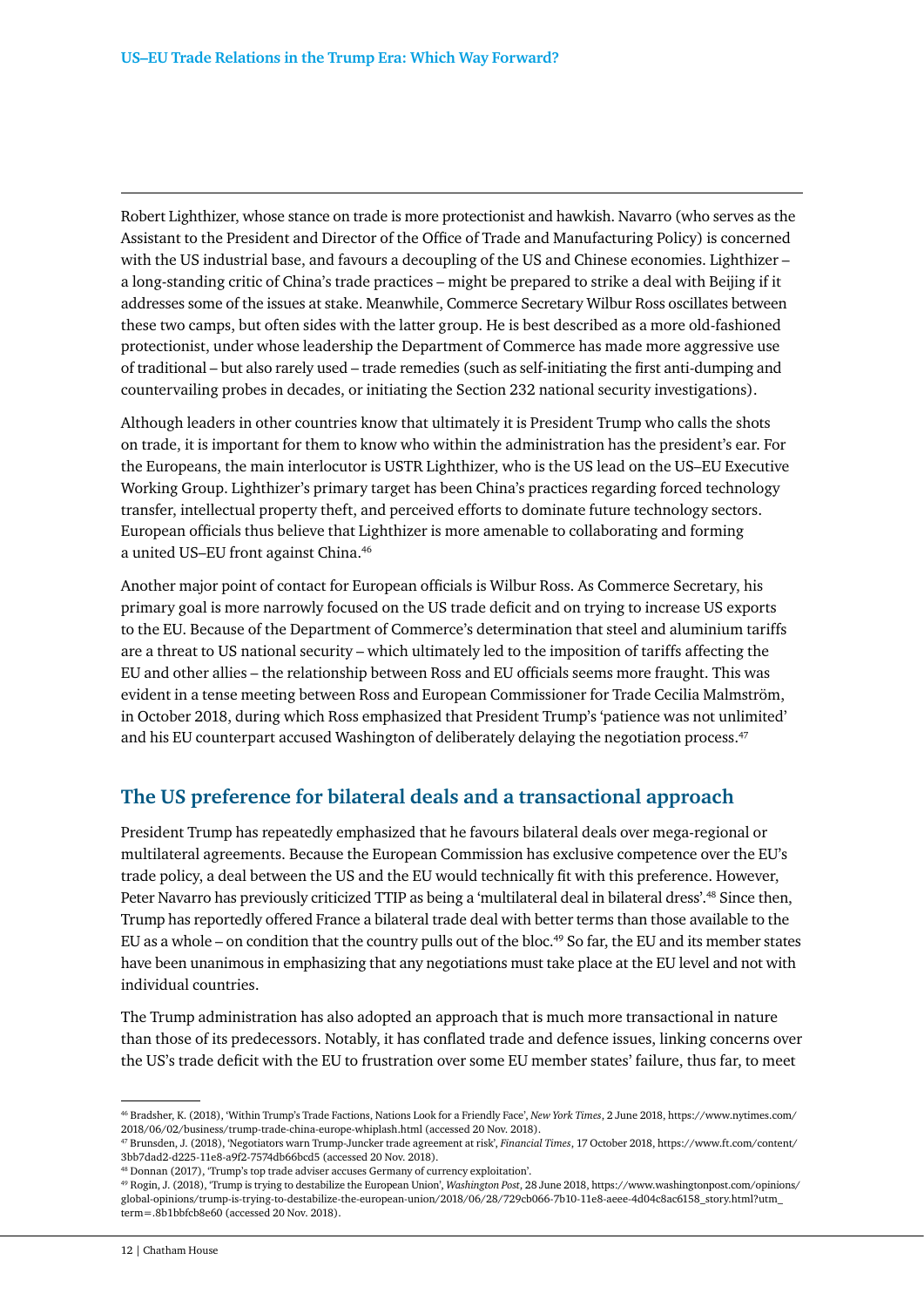the NATO pledge (agreed at the alliance's 2014 summit in Newport, Wales) of increasing defence spending to 2 per cent of GDP by 2024.<sup>50</sup> While this approach has alienated the US's allies, the EU has been able to react with remarkable unity.<sup>51</sup>

#### **The EU as a primary target – and the risks of collateral damage**

Given the US government's concerns over both the country's trade deficit with the EU and what it has framed as Germany's manipulation of the euro to its own advantage, the EU and its member states are a primary target of the Trump administration's trade rhetoric and actions. At the same time, the EU has since early 2018 been caught in the crossfire of the trade war between the US and China, and may suffer collateral damage.

Compared with the impact of the steel and aluminium tariffs on the European economy, new unilateral US tariffs on automobiles and automotive part imports from the EU would have much more severe economic effects. The US measures on steel and aluminium affect EU exports worth €6.4 billion, but the EU's exports of cars and automotive parts to the US are worth more than  $\epsilon$ 50 billion annually.<sup>52</sup> Germany – given the importance of its car manufacturing sector and its exposure to the US market – would be especially badly hit by automotive tariffs. However, the complexity of supply chains means that the impact of US tariffs would be felt in Europe more broadly. A recent report by five renowned German economic institutes, commissioned by the German government, found that an escalation of the trade conflict would be likely to trigger a severe recession in Germany and more widely in Europe.53

#### Compared with the impact of the steel and aluminium tariffs on the European economy, new unilateral US tariffs on automobiles and automotive part imports from the EU would have much more severe economic effects.

Even if the transatlantic tariff dispute does not intensify, a further deepening of the US–China trade war would have adverse consequences for EU economies. The US currently imposes tariffs on imports of Chinese steel and aluminium in the name of national security. It has also imposed tariffs on \$250 billion worth of Chinese products, based on Section 301 of the Trade Act of 1974.<sup>54</sup> China has raised retaliatory tariffs on \$110 billion worth of US products. Despite the 90-day 'ceasefire' agreed between President Trump and President Xi in early December 2018, and Trump's subsequent decision, in late

<sup>50</sup> Trump, D. (@realDonaldTrump) (2018), 'The European Union makes it impossible for our farmers and workers and companies to do business in Europe (U.S. has a \$151 Billion trade deficit), and then they want us to happily defend them through NATO, and nicely pay for it. Just doesn't work!', tweet, 10 July 2018, <https://twitter.com/realdonaldtrump/status/1016757033071079424?lang=en> (accessed 20 Nov. 2018). 51 Dempsey, J. (2018), 'Trump may be doing the European Union and NATO a big favor', *Washington Post*, 6 July 2018,

[https://www.washingtonpost.com/news/global-opinions/wp/2018/07/06/trump-may-be-doing-the-european-union-and-nato-a-big-favor/?](https://www.washingtonpost.com/news/global-opinions/wp/2018/07/06/trump-may-be-doing-the-european-union-and-nato-a-big-favor/?utm_term=.d5bd317b9c05) [utm\\_term=.d5bd317b9c05](https://www.washingtonpost.com/news/global-opinions/wp/2018/07/06/trump-may-be-doing-the-european-union-and-nato-a-big-favor/?utm_term=.d5bd317b9c05) (accessed 20 Nov. 2018).

<sup>52</sup> European Commission (2018), 'Transatlantic Trade in Turbulent Times – Speech by Cecilia Malmström, European Commissioner for Trade', 19 July 2018, [http://europa.eu/rapid/press-release\\_SPEECH-18-4604\\_en.htm](http://europa.eu/rapid/press-release_SPEECH-18-4604_en.htm) (accessed 20 Nov. 2018).

<sup>53</sup> Deutsches Institut für Wirtschaftsforschung, ifo Institut, Institut für Weltwirtschaft an der Universität Kiel, Leibniz-Institut für

Wirtschaftsforschung Halle, RWI – Leibniz-Institut für Wirtschaftsforschung Essen (2018), *ifo Schnelldienst 19/2018*, Gemeinschaftsdiagnose Herbst 2018: Aufschwung verliert an Fahrt – Weltwirtschaftliches Klima wird rauer, <http://www.cesifo-group.de/DocDL/sd-2018-19-10-11.pdf> (accessed 20 Nov. 2018). See also Riedel, D., Specht, F. and Gray, J. (2018), 'German economic institutes warn of recession if trade dispute worsens', *Handelsblatt*, 26 September 2018, [https://global.handelsblatt.com/finance/german-economic-institutes-warn-recession-trade](https://global.handelsblatt.com/finance/german-economic-institutes-warn-recession-trade-%0adispute-worsens-967184)[dispute-worsens-967184](https://global.handelsblatt.com/finance/german-economic-institutes-warn-recession-trade-%0adispute-worsens-967184) (accessed 20 Nov. 2018).

<sup>&</sup>lt;sup>54</sup> Section 301 of the U.S. Trade Act of 1974 authorizes the President to take action to enforce US rights under trade agreements or to address unjustifiable foreign barriers that burden or restrict US commerce. See Morrison, W. (2018), 'Enforcing U.S. Trade Laws: Section 301 and China', Congressional Research Service,<https://fas.org/sgp/crs/row/IF10708.pdf> (accessed 20 Nov. 2018).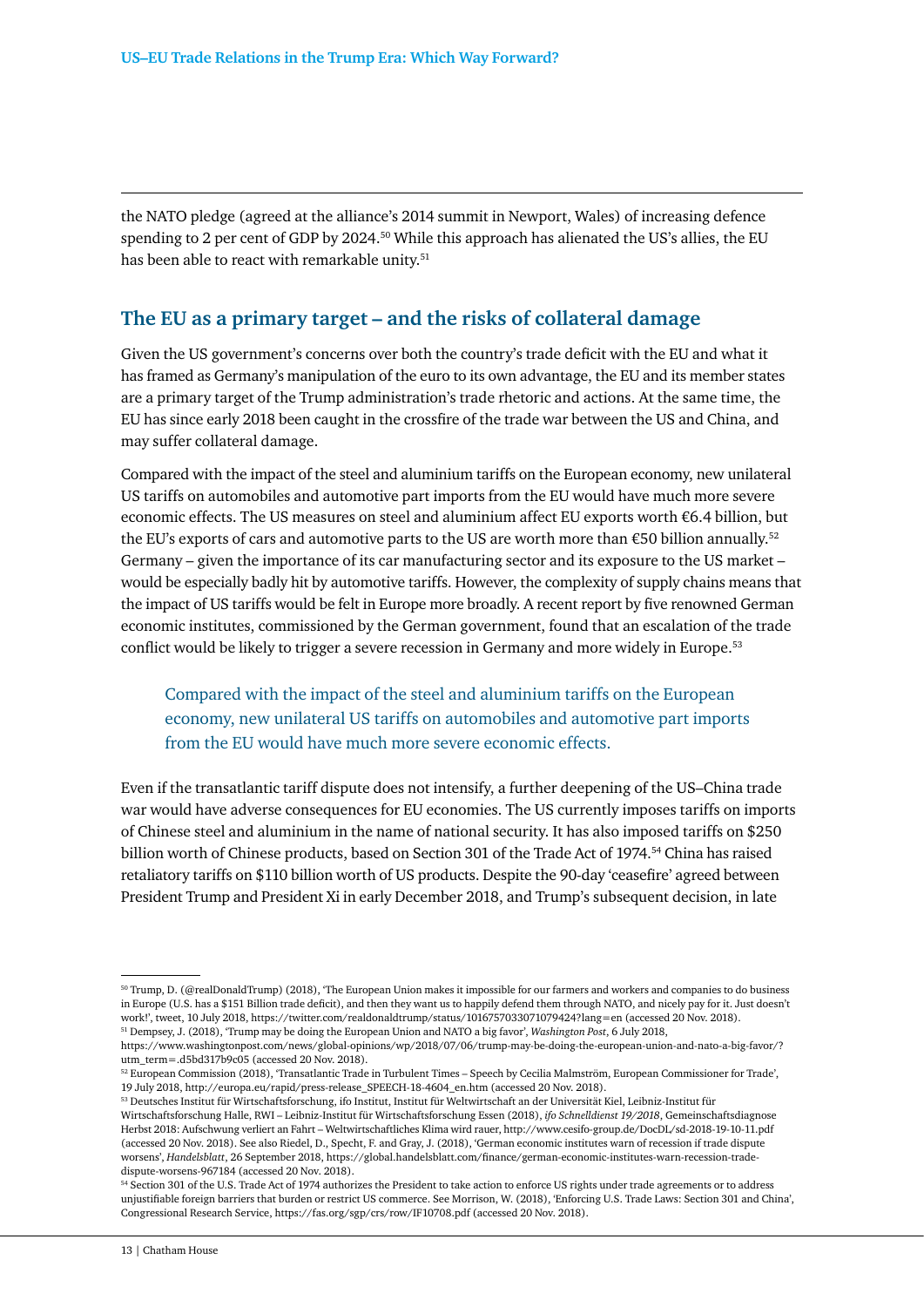February 2019, to defer a tariff increase,<sup>55</sup> a further escalation of the trade dispute cannot be ruled out, as both sides will find it difficult to address long-standing issues around China's trade practices. Thus, the Trump administration may yet carry out its threat to impose tariffs on a further \$267 billion worth of Chinese imports. The indirect effects of this tit-for-tat US–China trade war on the EU and its member states could be significant. It would disrupt global supply chains and, in all probability, would lead to a slowdown in global trade and economic growth.<sup>56</sup>

It should also be borne in mind that while the current US steel and aluminium tariffs are aimed at China, they miss the mark because they do little to address the real issue of China's excess steel capacity. China is not among the leading 10 supplier countries for US imports of steel. Rather, US steel imports come primarily from Canada, Brazil and South Korea.57 However, these three countries received initial exemptions from the tariffs, with the latter two having secured a permanent exemption by agreeing to a quota.

On the matter of trade, the Trump administration sees the EU as both adversary and potential ally. The EU has become a primary target of US trade action, and is also vulnerable to collateral damage in the US's trade war with China. At the same time, the US recognizes the EU as a potential partner against China's trade practices, and in pressing for reform of the global trading system.

The US and the EU share concerns regarding China's overcapacity in the steel sector, market-distorting subsidies to industry, the role of state-owned enterprises, policies on forced technology transfer and theft of intellectual property. While initially it seemed as though Trump's trade wars, on multiple fronts, were pushing the EU and China closer together and strengthening their economic ties, more recently the US and the EU have signalled their intention 'to join forces to protect American and European companies better from unfair global trade practices'.58

Moreover, the US and the EU, along with Japan, have intensified their discussions on tackling shared concerns about China's trade practices, as well as on reforming the WTO, and have issued a number of joint statements since 2017.59 While neither the 2018 Trump–Juncker agreement nor the joint US–EU–Japan statements make direct reference to China, these efforts suggest that the US and the EU may be willing to overcome their trade dispute and work together to stand up to China's trade practices.

To sum up, on the matter of trade, the Trump administration sees the EU as both adversary and potential ally. The EU has become a primary target of US trade action, and is also vulnerable to collateral damage in the US's trade war with China. At the same time, the US recognizes the EU as a potential partner against China's trade practices, and in pressing for reform of the global trading system.

<sup>55</sup> Mason, J. and Lawder, D. (2019), 'Trump delays tariff hike on Chinese goods, citing trade talk progress', 24 February 2019, [https://uk.reuters.com/](https://uk.reuters.com/article/us-usa-trade-china/trump-raises-hopes-of-trade-deal-on-final-day-of-u-s-china-talks-idUKKCN1QD0L0) [article/us-usa-trade-china/trump-raises-hopes-of-trade-deal-on-final-day-of-u-s-china-talks-idUKKCN1QD0L0](https://uk.reuters.com/article/us-usa-trade-china/trump-raises-hopes-of-trade-deal-on-final-day-of-u-s-china-talks-idUKKCN1QD0L0) (accessed 27 Feb. 2019). 56 Lawder, D. (2018), 'IMF's Lagarde warns trade conflicts dimming global growth outlook', Reuters, 1 October 2018, [https://uk.reuters.com/](https://uk.reuters.com/article/uk-imf-g20-lagarde/imfs-lagarde-warns-trade-conflicts-dimming-global-growth-outlook-idUKKCN1MB32N)

[article/uk-imf-g20-lagarde/imfs-lagarde-warns-trade-conflicts-dimming-global-growth-outlook-idUKKCN1MB32N](https://uk.reuters.com/article/uk-imf-g20-lagarde/imfs-lagarde-warns-trade-conflicts-dimming-global-growth-outlook-idUKKCN1MB32N) (accessed 20 Nov. 2018). 57 US Department of Commerce, Bureau of Industry and Security (2018), *The Effect of Imports of Steel on the National Security*, Washington, DC: US Department of Commerce, [https://www.commerce.gov/sites/default/files/the\\_effect\\_of\\_imports\\_of\\_steel\\_on\\_the\\_national\\_security\\_-\\_with\\_](https://www.commerce.gov/sites/default/files/the_effect_of_imports_of_steel_on_the_national_security_-_with_redactions_-_20180111.pdf) [redactions\\_-\\_20180111.pdf](https://www.commerce.gov/sites/default/files/the_effect_of_imports_of_steel_on_the_national_security_-_with_redactions_-_20180111.pdf) (accessed 20 Nov. 2018).

<sup>58</sup> European Commission (2018), 'Joint U.S.-EU Statement following President Juncker's visit to the White House'.

<sup>59</sup> For the most recent statement, see Office of the United States Trade Representative (2019), 'Joint Statement of the Trilateral Meeting of the Trade Ministers of the European Union, Japan and the United States', 9 January 2019, [https://ustr.gov/about-us/policy-offices/press-office/](https://ustr.gov/about-us/policy-offices/press-office/press-releases/2019/january/joint-statement-trilateral-meeting) [press-releases/2019/january/joint-statement-trilateral-meeting](https://ustr.gov/about-us/policy-offices/press-office/press-releases/2019/january/joint-statement-trilateral-meeting) (accessed 17 Jan. 2019).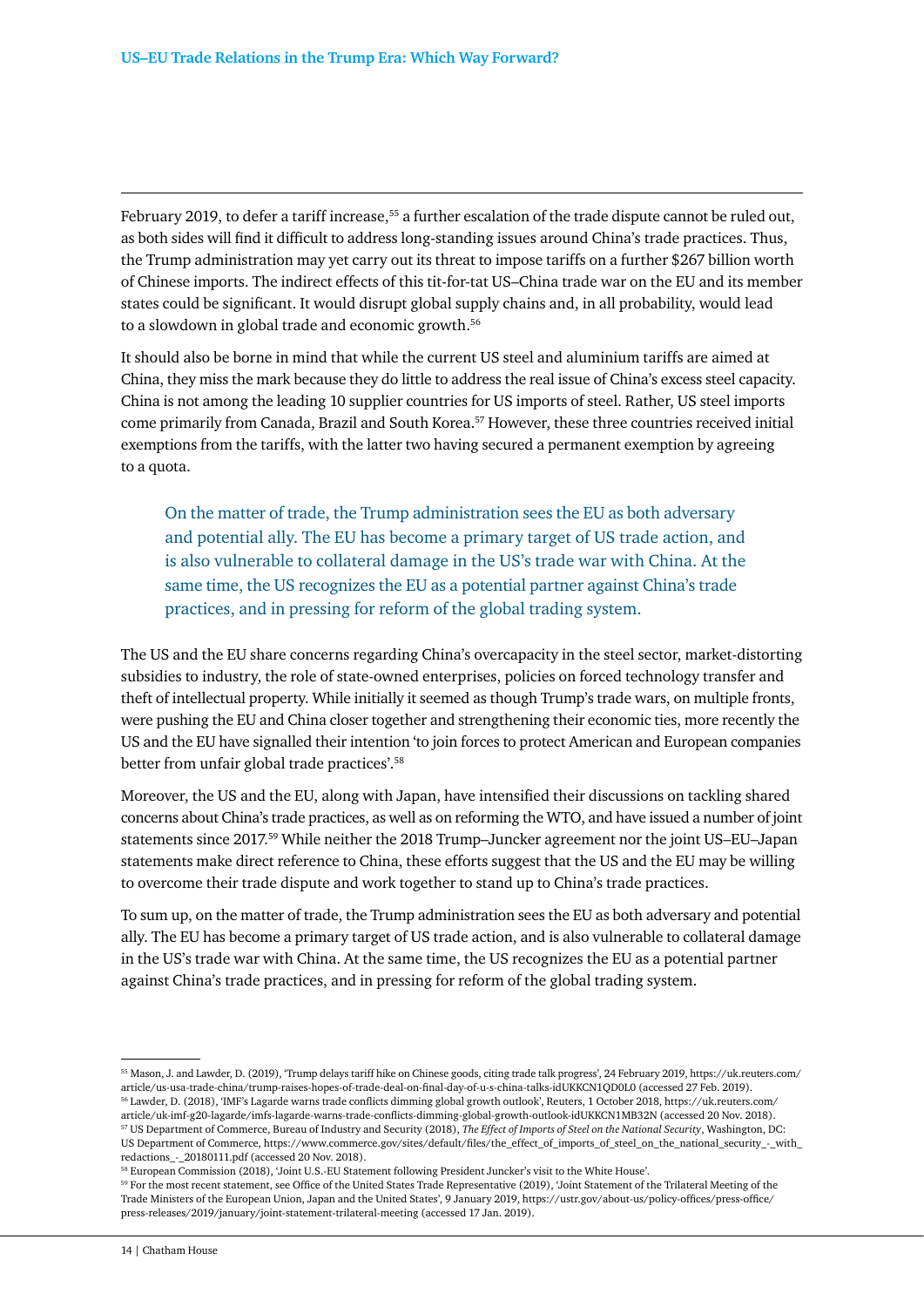# <span id="page-15-0"></span>3. Prospects for US–EU Trade Talks in the Trump Era

At their July 2018 meeting, President Trump and European Commission President Juncker opened the door for new US–EU trade talks. As already noted, with USTR Lighthizer having officially notified Congress of the administration's intent to negotiate a trade agreement with the EU in October 2018, and with the publication of the detailed negotiating objectives in January 2019, the US could have theoretically started official negotiations with the EU as early as mid-February 2019. The European Commission has also been following up on different elements of the joint statement from July 2018, including the submission of draft negotiating mandates – one concerning the elimination of tariffs for industrial goods, and the other regarding conformity assessment – to the Council of the European Union. The EU national governments now have to approve the mandates – which is expected to happen in March 2019 – before official negotiations can begin. $60$ 

In the preparatory phase of trade negotiations, the European Commission usually conducts an informal scoping exercise, which sets out the content and level of ambition of what both parties wish to negotiate, before getting the Council's green light on the negotiating mandate.<sup>61</sup> However, during the 90-day period of consultation required by TPA, the US was unable to conduct a scoping exercise. At the time of publication of this paper, both sides had not yet agreed on the scope of the trade negotiations.

Whether a US–EU trade agreement can be reached will largely depend on the results and speed of forthcoming negotiations. If no rapid progress can be made, President Trump's patience with the EU may run out, leading to renewed tension over transatlantic trade. Trump has already shown signs of impatience with the EU, again raising the threat, in October 2018, of US tariffs on imports of cars and automotive parts from the EU.<sup>62</sup>

### The European Commission has warned that it will suspend negotiations with the US if the Trump administration does not respect the commitment made in July 2018 to abstain from adopting new measures against the EU.

In the event that the US does hit the EU with automotive tariffs, transatlantic trade talks would derail. The European Commission has warned that it will suspend negotiations with the US if the Trump administration does not respect the commitment made in July 2018 to abstain from adopting new measures against the EU.63 In other words, unilateral tariffs on imports of automobiles and automotive parts represent the ultimate obstacle to a US–EU trade agreement.

<sup>60</sup> European Parliament (2019), 'Trade negotiations with US can start under certain conditions'.

<sup>61</sup> European Commission (undated), 'Negotiating EU trade agreements: Who does what and how we reach a final deal', [http://trade.ec.europa.eu/](http://trade.ec.europa.eu/%0adoclib/docs/2012/june/tradoc_149616.pdf) [doclib/docs/2012/june/tradoc\\_149616.pdf](http://trade.ec.europa.eu/%0adoclib/docs/2012/june/tradoc_149616.pdf) (accessed 23 Jan. 2019).

<sup>62</sup> White House (2018), 'Remarks by President Trump on the United States–Mexico–Canada Agreement', 1 October 2018, [https://www.whitehouse.gov/](https://www.whitehouse.gov/%0abriefings-statements/remarks-president-trump-united-states-mexico-canada-agreement/) [briefings-statements/remarks-president-trump-united-states-mexico-canada-agreement/](https://www.whitehouse.gov/%0abriefings-statements/remarks-president-trump-united-states-mexico-canada-agreement/) (accessed 20 Nov. 2018).

 $63$  European Commission (2019), 'Recommendation for a Council decision authorising the opening of negotiations of an agreement with the United States of America on the elimination of tariffs for industrial goods', 18 January 2019, [http://trade.ec.europa.eu/doclib/docs/2019/](http://trade.ec.europa.eu/doclib/docs/2019/january/tradoc_157628.pdf) [january/tradoc\\_157628.pdf](http://trade.ec.europa.eu/doclib/docs/2019/january/tradoc_157628.pdf) (accessed 23 Jan. 2019).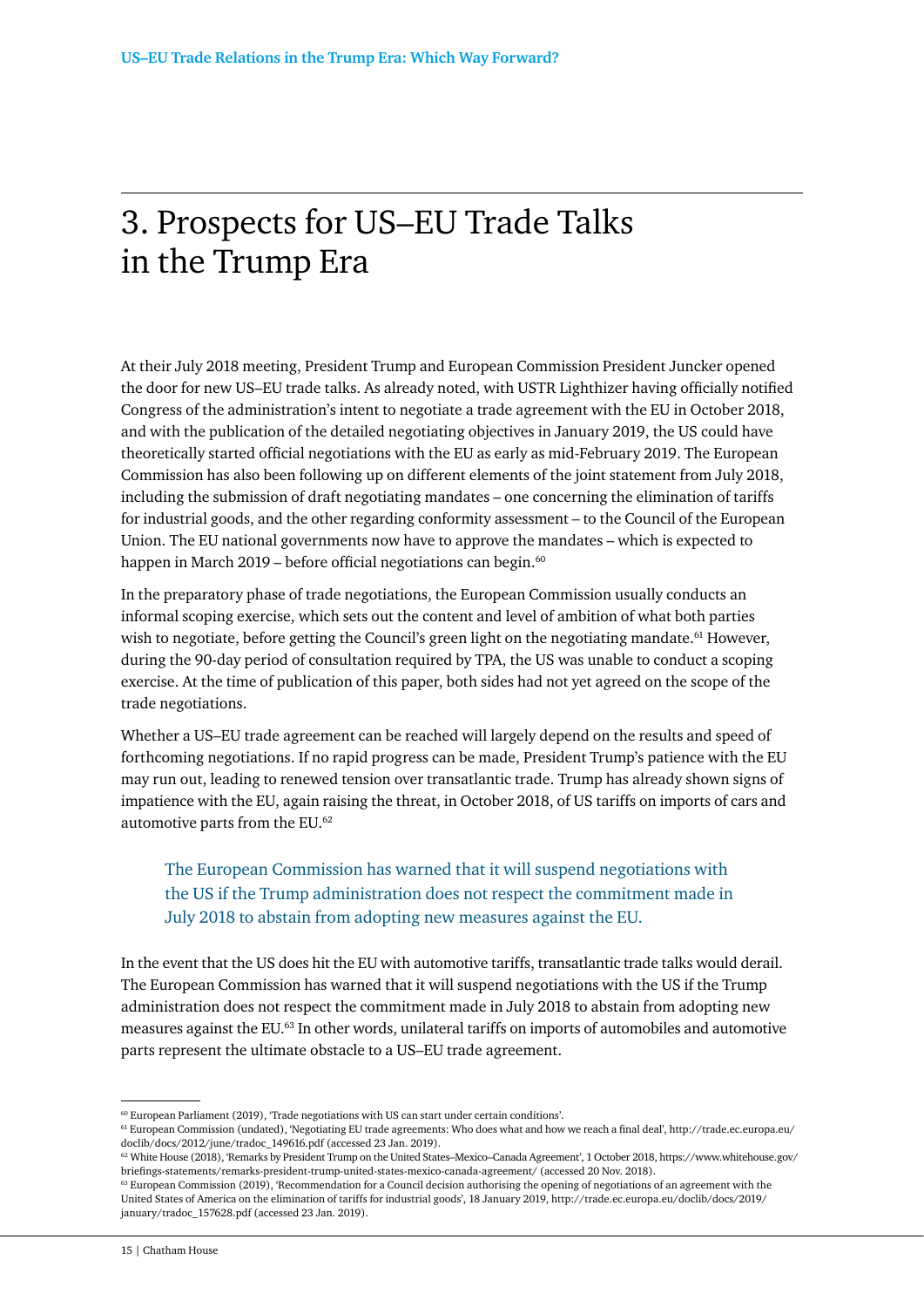#### **Limited scope**

As outlined in the joint statement by Trump and Juncker, the US and the EU are 'work[ing] together toward zero tariffs, zero non-tariff barriers, and zero subsidies on non-auto industrial goods'.<sup>64</sup> But the prospects for such an agreement look slim, for a number of reasons.

First, an agreement that excludes agriculture and automotives may violate the rules of the WTO, which stipulate that free-trade agreements should cover 'substantially all the trade' between the negotiating parties.65

Second, for now, the US and the EU differ greatly on the potential scope of trade talks. Within days of the July 2018 meeting between Trump and Juncker, fissures appeared over whether to include agriculture.<sup>66</sup> These differences remain. While the US negotiating objectives call for securing 'comprehensive market access for U.S. agricultural goods in the EU', $67$  the European Commission is aiming for a trade agreement that is 'strictly focused on the removal of tariffs on industrial goods, excluding agricultural products'.<sup>68</sup>

Third, many within the EU believe that the talks will eventually need to include the automotive sector and address public procurement (to better enable EU firms to bid for public contracts in the US), which would be anathema to US negotiators.<sup>69</sup> The Trump administration's negotiating objectives make it very clear that the US will exclude state and local governments from public procurement commitments being negotiated and keep in place domestic preferential purchasing programmes such as 'Buy America'.70 These same issues obstructed the TTIP talks and threaten to derail the impending talks yet again.

Fourth, a resumption of the TTIP negotiations – even under another name – would revive public opposition to the deal. Civil society organizations such as Friends of the Earth Europe have criticized the Trump–Juncker agreement as a TTIP revival that could undermine European regulations.<sup>71</sup> They fear that many controversial aspects of the TTIP talks – including the potential compromising of European restrictions on genetically modified food or the EU regime to control the use of toxic chemicals – would be back on the negotiating table. Unsurprisingly, EU officials were quick to emphasize that the trade deal they plan to negotiate with the US 'is not TTIP 2.0'.72

These significant differences and developments indicate that the agreement between the US and the EU would have a more limited scope than the TTIP negotiations, and perhaps be even more restricted than initially set out in July 2018. Already, the USTR notification letter sent to Congress in October 2018 and the negotiating objectives from January 2019 appear to have a narrower focus than the Trump–Juncker communiqué, pointing only to the aim to 'address both tariff and non-tariff barriers and to achieve fairer, more balanced trade'; no reference was made to the more ambitious goals of

<sup>64</sup> European Commission (2018), 'Joint U.S.-EU Statement following President Juncker's visit to the White House'.

 $^{65}$  See Article XXIV of the General Agreement on Tariffs and Trade (GATT).

<sup>66</sup> von der Burchard, H. and Hanke, J. (2018), 'EU-US trade truce falters on Day 1 over farming', Politico, 26 July 2018, [https://www.politico.eu/](https://www.politico.eu/article/eu-us-trade-truce-falters-on-day-1-over-farming/) [article/eu-us-trade-truce-falters-on-day-1-over-farming/](https://www.politico.eu/article/eu-us-trade-truce-falters-on-day-1-over-farming/) (accessed 20 Nov. 2018).

<sup>&</sup>lt;sup>67</sup> Office of the United States Trade Representative (2019), 'United States–European Union Negotiations: Summary of Specific Negotiating Objectives'. 68 European Commission (2019), 'EU-U.S. Trade Talks: European Commission presents draft negotiating mandates'.

<sup>69</sup> Stratfor (2018), 'Truce Aside, U.S.-EU Trade Relations Are In for a Bumpy Ride', 30 July 2018, [https://worldview.stratfor.com/article/truce-aside](https://worldview.stratfor.com/article/truce-aside-%0aus-eu-trade-relations-are-bumpy-ride)[us-eu-trade-relations-are-bumpy-ride](https://worldview.stratfor.com/article/truce-aside-%0aus-eu-trade-relations-are-bumpy-ride) (accessed 20 Nov. 2018).

<sup>70</sup> Office of the United States Trade Representative (2019), 'United States–European Union Negotiations: Summary of Specific Negotiating Objectives'. 71 Friends of the Earth (@foeeurope) (2018), 'Results of the Juncker-Trump meeting on trade: – The EU commits to importing more fracked gas and GM soy – #TTIP is back and European regulations are in the firing line', tweet, 26 July 2018,<https://twitter.com/foeeurope/status/1022420047946543106>

<sup>(</sup>accessed 20 Nov. 2018). 72 Stratfor (2018), 'Truce Aside, U.S.-EU Trade Relations Are In for a Bumpy Ride'.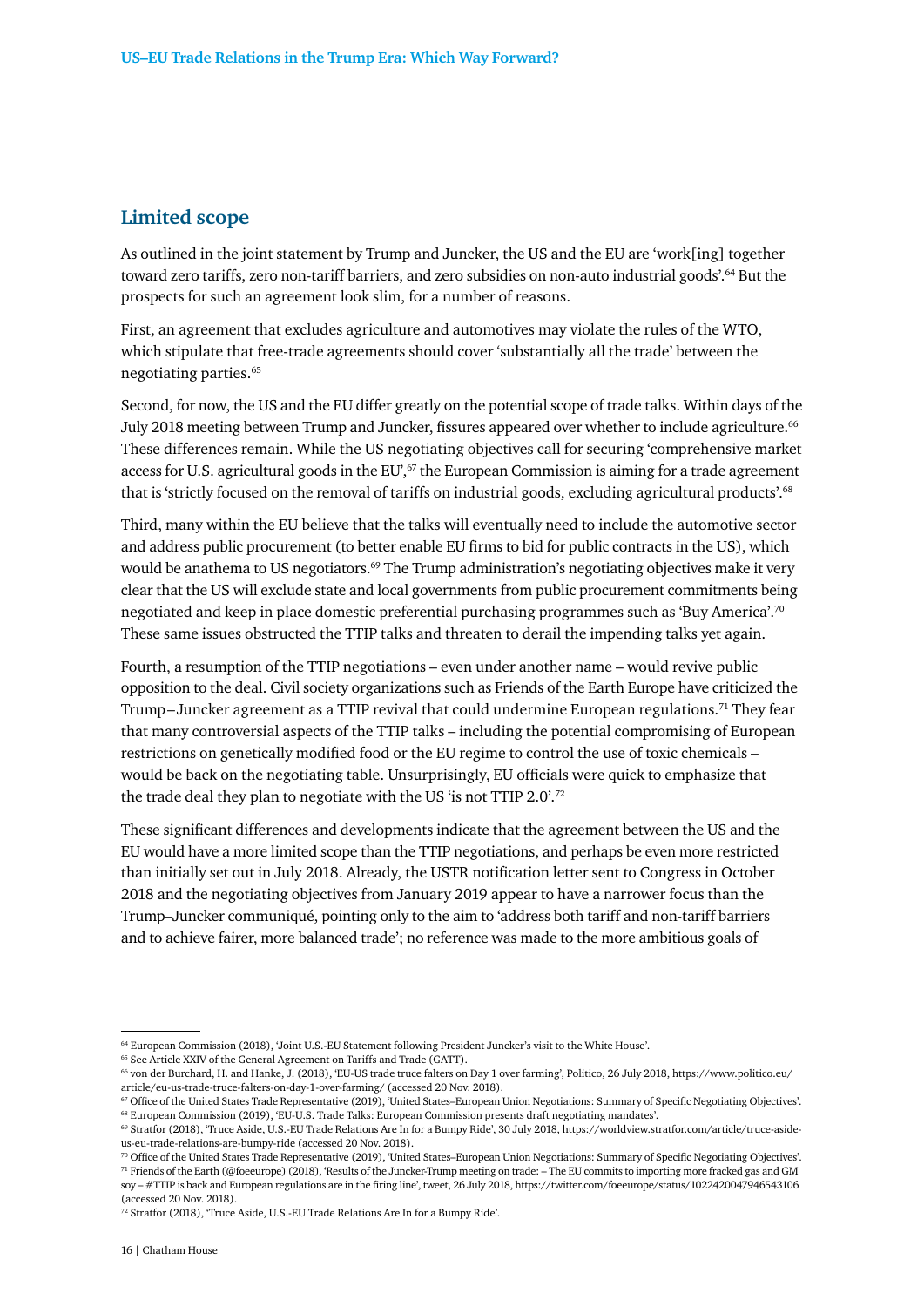zero tariffs and zero non-tariff barriers; nor was there any mention of subsidies.<sup>73</sup> The European Commission's draft negotiating mandates are also very narrow: one focusing on the elimination of tariffs for industrial goods; and the other on conformity assessment, which would help make it 'easier for companies to prove their products meet technical requirements on both sides of the Atlantic'.<sup>74</sup>

#### **Parallel negotiating tracks**

The USTR letter to Congress and the negotiating objectives state that the US could pursue talks with the EU 'in stages, as appropriate'.<sup>75</sup> Rather than following the traditional approach – i.e. striking a comprehensive trade deal by means of a single-track negotiation where nothing is agreed until everything is agreed – future US–EU trade talks may be pursued via parallel tracks where each issue is addressed according to its own timetable.76

Rather than following the traditional approach – i.e. striking a comprehensive trade deal by means of a single-track negotiation where nothing is agreed until everything is agreed – future US–EU trade talks may be pursued via parallel tracks where each issue is addressed according to its own timetable.

US and EU negotiators seem to be willing to go down this path, as both parties to the Executive Working Group have indicated that it may be possible to reap 'an early harvest in the area of technical barriers to trade'.77 Any future trade negotiations could then lead to 'a more limited trade agreement, focused on tariffs on goods only'.78 The talks concerning regulatory engagement are largely influenced by a paper from the European Commission outlining areas of cooperation with the US on topics including pharmaceuticals, medical devices, car safety, cybersecurity and (to some extent) food safety.79

The advantages of a more piecemeal, parallel-track approach, building on previous preparatory work, are numerous. A joint US–EU report on the progress of the TTIP talks from January 2017 (when the negotiations were essentially frozen) highlights 'common ground' and 'good progress' on regulatory cooperation.80 Rapid progress could be made in some areas of the negotiations by harvesting the low-hanging fruit first. This could potentially create the goodwill that may help the EU keep the threatened US tariffs on automobiles and automotive parts at bay.

78 Valero, J. (2018), 'EU willing to agree on zero car tariffs with Trump', EURACTIV.com, 31 August 2018, [https://www.euractiv.com/section/](https://www.euractiv.com/section/economy-jobs/news/eu-willing-to-agree-on-zero-car-tariffs-with-trump/) [economy-jobs/news/eu-willing-to-agree-on-zero-car-tariffs-with-trump/](https://www.euractiv.com/section/economy-jobs/news/eu-willing-to-agree-on-zero-car-tariffs-with-trump/) (accessed 20 Nov. 2018).

79 Stearns, J. (2018), 'EU Eyes Closer U.S. Ties Regulating Sectors From Cars to Drugs', Bloomberg, 19 October 2018,

<sup>73</sup> Office of the United States Trade Representative (2018), 'Trump Administration Announces Intent to Negotiate Trade Agreements with Japan, the European Union and the United Kingdom'. Office of the United States Trade Representative (2019), 'United States–European Union Negotiations: Summary of Specific Negotiating Objectives'.

<sup>74</sup> European Commission (2019), 'EU-U.S. Trade Talks: European Commission presents draft negotiating mandates'.

<sup>75</sup> Office of the United States Trade Representative (2018), 'Trump Administration Announces Intent to Negotiate Trade Agreements with Japan, the European Union and the United Kingdom'. Office of the United States Trade Representative (2019), 'United States–European Union Negotiations: Summary of Specific Negotiating Objectives'.

<sup>76</sup> Rashish, P. (2018), *Making the Atlantic Great (Again)? Prospects for New U.S.-EU Trade Negotiations*, Washington, DC: American Institute for Contemporary German Studies,<https://www.aicgs.org/site/wp-content/uploads/2018/09/IB-58-Rashish-MAGA.pdf> (accessed 20 Nov. 2018). 77 Politi, J. and Brunsden, J. (2018), 'US trade talks with EU on course for partial deal in November', *Financial Times*, 10 September 2018, <https://www.ft.com/content/c0b6bb52-b508-11e8-bbc3-ccd7de085ffe>(accessed 20 Nov. 2018).

<https://www.bloomberg.com/news/articles/2018-10-19/eu-eyes-closer-u-s-ties-regulating-sectors-from-cars-to-drugs> (accessed 20 Nov. 2018). 80 European Commission and Executive Office of the President of the United States (2017), 'U.S.-EU Joint Report on TTIP Progress to Date', 17 January 2017, [http://trade.ec.europa.eu/doclib/docs/2017/january/tradoc\\_155242.pdf](http://trade.ec.europa.eu/doclib/docs/2017/january/tradoc_155242.pdf) (accessed 20 Nov. 2018).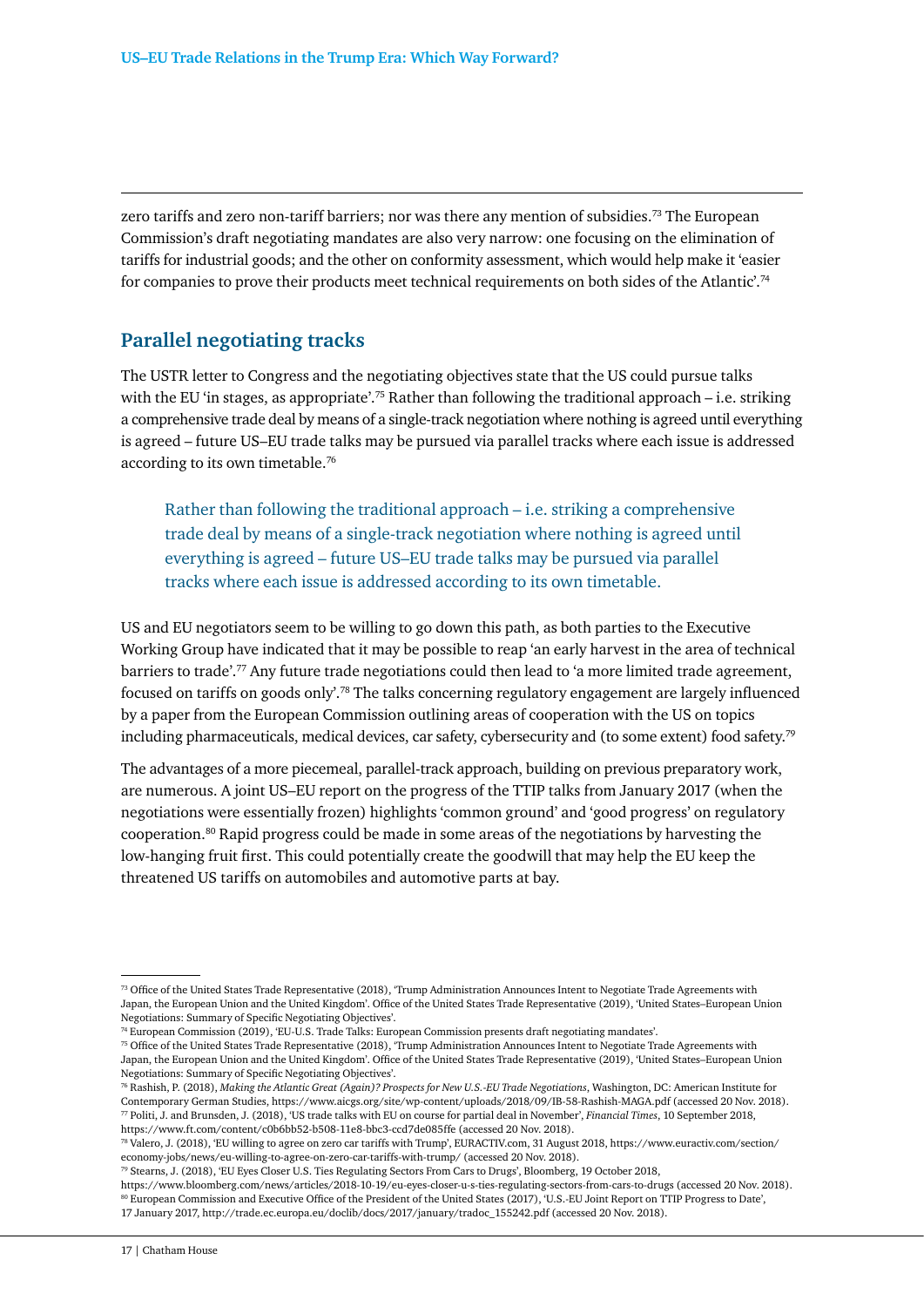But while a deal on regulatory cooperation with regard to car safety might be achievable quickly (given that the US and the EU made a lot of progress on this front during the TTIP negotiations), any negotiations about regulatory cooperation in other areas – in particular chemicals that may be harmful to humans or the environment, and cosmetics – would be likely to encounter the same hurdles and backlash as they did during the TTIP talks. Thus, the conclusion of any deal focused on broader regulatory cooperation would be a slow and difficult process. Previous efforts towards regulatory cooperation, dating back to the 1990s, have highlighted that it is a sensitive and controversial issue that raises legitimate questions about a potential lowering of protection for consumers and the environment, or about the ability to regulate in the public interest.

In short, the focus on regulatory cooperation, and a quick win in the area of automotive safety regulations, is mostly a political gesture that offers a near-term opportunity. Notably, some regulatory issues will be highly contentious, and will likely contribute to an arduous process in the longer term.

### **Can the EU speak with one voice?**

The prospects of success in future transatlantic trade negotiations will also depend on whether the EU is able to speak as one. Differences between France and Germany over how best to respond to the US steel and aluminium tariffs notably revealed internal fissures within the EU. Given its dependence on exports, Germany was much more willing to strike a deal in order to avoid increased tensions that might result in the US imposing tariffs on imports of automobiles and automotive parts. In contrast, France took a much tougher line, stating that the EU would have no choice but to enter into a trade war with the US.<sup>81</sup>

Italy's present government, a Eurosceptic coalition of the Lega and the populist Five Star Movement, could also undermine the EU's ability to hold a unanimous line on trade. For instance, Italy has threatened to block the ratification of the EU–Canada Comprehensive Economic and Trade Agreement (CETA), which needs to be approved by all EU member states to fully enter into force, over concerns that the deal does not adequately guarantee that speciality food or beverages originating from specific locations in Europe are the only products allowed to be sold under their respective names.<sup>82</sup> Thus, strong interests concerning the protection of these so-called geographical indications by Italy (and other EU member states such as Greece, Spain and Portugal) could become a sticking point in future US–EU trade negotiations – as occurred during the TTIP talks.

### The fact that the EU has started negotiations with the US even though the latter did not remove the steel and aluminium tariffs has exposed the abandonment by the EU of its initial assurance to not negotiate 'with a gun at its head'.

Despite these internal divisions, the EU has so far responded to the Trump administration's action on trade with a united front. But any cracks may widen, as US–EU trade talks intensify, as long as the metal tariffs remain in place. The fact that the EU has started negotiations with the US even though the latter did not remove the steel and aluminium tariffs has exposed the abandonment by the EU of its initial

<sup>81</sup> Donnan, S. (2018), 'US fires first shot in trade war with allies', *Financial Times*, 31 May 2018, [https://www.ft.com/content/7ba37aa2-64ac-11e8](https://www.ft.com/content/7ba37aa2-64ac-11e8-%0aa39d-4df188287fff) [a39d-4df188287fff](https://www.ft.com/content/7ba37aa2-64ac-11e8-%0aa39d-4df188287fff) (accessed 20 Nov. 2018).

<sup>82</sup> Guarascio, F. and Blenkinsop, P. (2018), 'Italy in no rush to reject EU-Canada trade deal – farm minister', Reuters, 16 July 2018, <https://uk.reuters.com/article/uk-eu-canada-italy/italy-in-no-rush-to-reject-eu-canada-trade-deal-farm-minister-idUKKBN1K61IX> (accessed 20 Nov. 2018).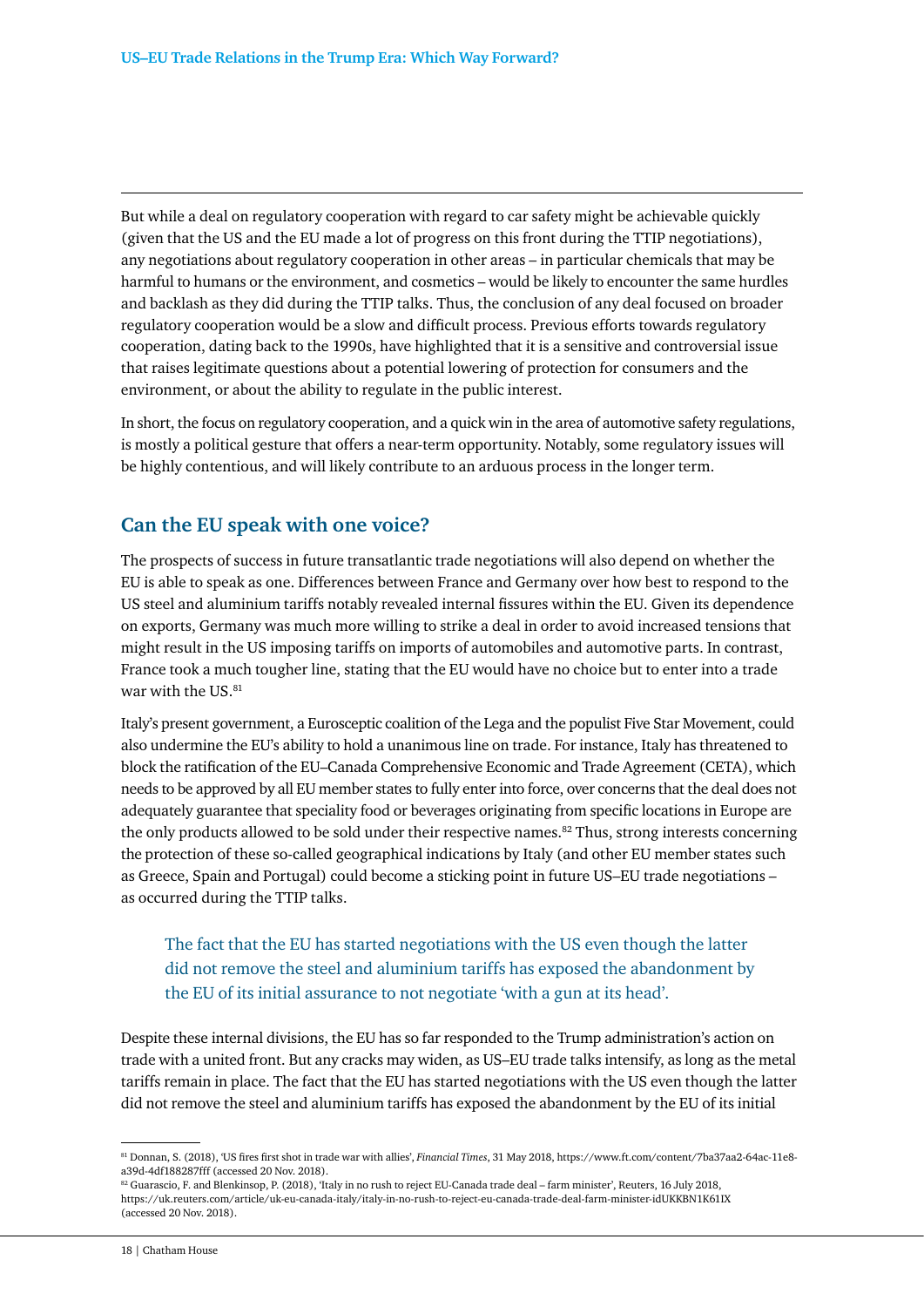assurance to not negotiate 'with a gun at its head'.83 On this occasion, President Trump's pressure tactics have given the US a small tactical victory. Moreover, the EU risks demonstrating a further volte-face as regards its pledge not to sign free-trade agreements with countries that do not ratify the 2015 Paris Agreement on climate change, from which the US has withdrawn under Trump.<sup>84</sup>

The UK's impending withdrawal from the EU – which will mean the loss of a significant pro-free-trade voice within the bloc – also has consequences for the EU's ability to speak with one voice in negotiations with the US. Brexit, and its implications for the future of UK–EU relations, causes uncertainty over the degree to which the UK will continue to be a gateway for the US to the EU27 single market. This, in turn, has consequences for any concessions that the EU and the US may be willing to make in their bilateral trade talks. President Trump has been a vocal supporter of the UK's decision to leave the EU, and the US administration has expressed its desire to strike a bilateral trade deal with the UK after Brexit.

Complicating matters still further will be the forthcoming elections to the European Parliament in May 2019. There can be expected to be significant changes – not only to the complexion and tone of discourse of the legislative body that will ultimately have to approve any future EU trade deal with the US, but also in terms of the selection of the next president of the European Commission – the executive body that prepares and negotiates the EU's international trade agreements.

From mid-2019, there could be a significant shake-up in the composition of the EU Parliament, with UK parties no longer represented, traditional social democratic parties losing support in many countries, new parties entering the parliament for the first time (including, it may be expected, French President Emmanuel Macron's En Marche) and Eurosceptic and anti-EU forces expected to squeeze traditional centrist groups. Even though the pro-trade, centre-right European People's Party (EPP) is likely to remain the largest grouping overall, members from far-right and far-left parties could add their voices to reservations already being expressed in the European Parliament about a potential US–EU free-trade deal. The appointment of a new European Commission, including a potential replacement for Cecilia Malmström, whose term as Commissioner for Trade will end on 31 October 2019, could have implications for transatlantic trade negotiations. If no significant progress in the trade talks can be made before the elections to the European Parliament, they are unlikely to advance until after 2019.

#### **Lessons from other trade negotiations**

Other recent US trade negotiations – and ongoing trade disputes – will also have an impact on US–EU talks. For instance, the US may want to use certain aspects of the recently renegotiated United States–Korea Free Trade Agreement (KORUS) or the USMCA as a template for its talks with the EU. So far, however, the EU has been unwilling to bow to what it perceives as troublesome demands by the Trump administration in its most recent trade negotiations.<sup>85</sup> For instance, as part of the updated KORUS agreement, South

<sup>83</sup> Simon, F. (2018), 'Macron: We won't negotiate 'with a gun to our head' over US tariffs', EURACTIV.com, 26 March 2018, [https://www.euractiv.com/](https://www.euractiv.com/%0asection/economy-jobs/news/macron-we-wont-negotiate-with-a-gun-to-our-head-over-us-tariffs/) [section/economy-jobs/news/macron-we-wont-negotiate-with-a-gun-to-our-head-over-us-tariffs/](https://www.euractiv.com/%0asection/economy-jobs/news/macron-we-wont-negotiate-with-a-gun-to-our-head-over-us-tariffs/) (accessed 17 Jan. 2019).

<sup>&</sup>lt;sup>84</sup> President Trump announced his intention to withdraw the US from the Paris climate accord in June 2017, but the process of withdrawal, under Article 28 of the agreement, can only begin the day after the next US presidential election in November 2020.

<sup>85</sup> Bravo, R., Leonard, J. and Donnan, S. (2018), 'Trump's EU Trade Talks Quickly Become Contentious', Bloomberg, 22 October 2018, <https://www.bloomberg.com/news/articles/2018-10-21/trump-s-european-union-trade-talks-quickly-become-contentious> (accessed 20 Nov. 2018).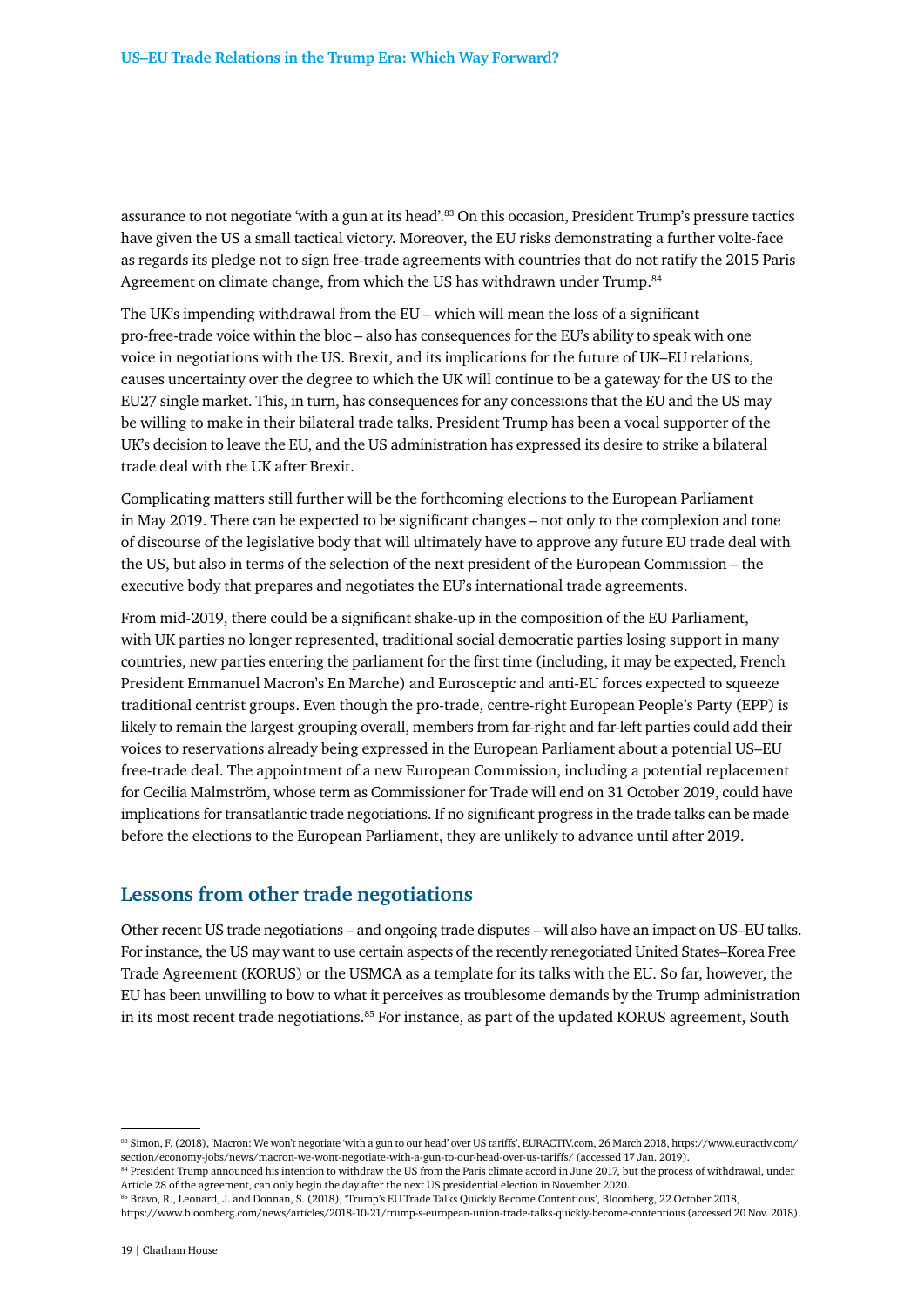Korea agreed to a quota set at 70 per cent of the average annual volume of its steel exports to the US in 2015–17. In exchange, South Korea received a permanent exemption from US steel tariffs.<sup>86</sup> The EU believes that the use of such voluntary export restraints violates WTO rules.<sup>87</sup>

The USMCA also contains lessons for the EU as it contemplates its trade talks with the US.88 On the positive side, one important implication is that a trilateral deal was reached despite the US's preference (and earlier efforts) to strike separate, bilateral agreements with Mexico and Canada. Another inference is that the USMCA kept most of the old NAFTA framework in place, with some additional provisions originating from the proposed Trans-Pacific Partnership (TPP – from which Trump withdrew the US shortly after his inauguration in January 2017). This highlights some willingness in the US administration, notwithstanding the Trumpian trade ideology, to be flexible and to make compromises.

At the same time, if the US uses the USMCA as a blueprint for an agreement with the EU, this could have negative repercussions for the EU. Two particular USMCA provisions stand out as being potentially problematic for the EU if the US attempts to use similar language in a US–EU deal. First, the USMCA's Article 32.10 states that any one of the three parties must inform the other two in advance if it intends to start free-trade negotiations with a 'non-market economy' (such as China), and that the other partners can terminate the USMCA if those negotiations lead to a free-trade agreement.<sup>89</sup> As such, if a transatlantic trade agreement were to follow this line – and the US negotiating objectives point in that direction<sup>90</sup> – it would render more difficult any future EU trade talks with China, which is now the bloc's second largest trading partner (after the US). Additionally, the USMCA has a 16-year 'sunset' clause, which implies that the terms of the agreement will expire once that period has elapsed unless each party confirms its wish to continue the agreement. The three parties will meet six years after the USMCA comes into force to decide whether to renew the agreement for a further 16 years.<sup>91</sup> While the renewable 16-year term is significantly longer than the five-year 'sunset' clause initially advocated by the US, it does suggest that a future US–EU trade deal would also come with an expiry date.

A final lesson that the USMCA holds for the EU concerns the exemption from tariffs. Even though Mexico and Canada sought an exemption from the US's steel and aluminium tariffs, the tariffs remain in place. Mexico and Canada did, however, persuade the US to enter into side agreements that would protect them from tariffs on imported automobiles and automotive parts.92 This suggests that the EU may have to be willing to submit to continued US tariffs, even in the event that transatlantic trade talks progress and a deal is concluded.

<sup>86</sup> Office of the United States Trade Representative (2018), 'New U.S. Trade Policy and National Security Outcomes with the Republic of Korea', 28 March 2018,<https://ustr.gov/about-us/policy-offices/press-office/fact-sheets/2018/march/new-us-trade-policy-and-national> (accessed 20 Nov. 2018). 87 Malmström, C. (2018), 'Friends Don't Let Friends Impose Tariffs', *Wall Street Journal*, 7 June 2018, [https://www.wsj.com/articles/friends-dont](https://www.wsj.com/articles/friends-dont-%0alet-friends-impose-tariffs-1528411740)[let-friends-impose-tariffs-1528411740](https://www.wsj.com/articles/friends-dont-%0alet-friends-impose-tariffs-1528411740) (accessed 17 Jan. 2019).

<sup>88</sup> The USMCA is expected to take effect on 1 January 2020, but requires ratification by all three countries before then. Given the outcome of the US midterm elections in November 2018, the new Democratic majority in the House of Representatives may choose to hold up the ratification process. 89 Office of the United States Trade Representative (2018), *USMCA – Chapter 32, Exceptions and General Provisions*, [https://ustr.gov/sites/default/](https://ustr.gov/sites/default/files/files/agreements/FTA/USMCA/Text/32_Exceptions_and_General_Provisions.pdf) [files/files/agreements/FTA/USMCA/Text/32\\_Exceptions\\_and\\_General\\_Provisions.pdf](https://ustr.gov/sites/default/files/files/agreements/FTA/USMCA/Text/32_Exceptions_and_General_Provisions.pdf) (accessed 20 Nov. 2018).

 $90$  The US's negotiating objectives call for 'a mechanism to ensure transparency and take appropriate action if the EU negotiates a free trade agreement with a non-market country'. Office of the United States Trade Representative (2019), 'United States–European Union Negotiations: Summary of Specific Negotiating Objectives'.

<sup>91</sup> Office of the United States Trade Representative (2018), *USMCA – Chapter 34, Final Provisions*, [https://ustr.gov/sites/default/files/files/](https://ustr.gov/sites/default/files/files/agreements/FTA/USMCA/Text/34_Final_Provisions.pdf) [agreements/FTA/USMCA/Text/34\\_Final\\_Provisions.pdf](https://ustr.gov/sites/default/files/files/agreements/FTA/USMCA/Text/34_Final_Provisions.pdf) (accessed 20 Nov. 2018).

 $92$  Bryan, B. (2018), 'The US, Canada, and Mexico's newly signed trade pact looks a lot like NAFTA. Here are the key differences between them.', Business Insider, 1 October 2018, [http://uk.businessinsider.com/us-canada-mexico-trade-deal-usmca-nafta-details-dairy-auto-dispute-resolution-](http://uk.businessinsider.com/us-canada-mexico-trade-deal-usmca-nafta-details-dairy-auto-dispute-resolution-%0a2018-10)[2018-10](http://uk.businessinsider.com/us-canada-mexico-trade-deal-usmca-nafta-details-dairy-auto-dispute-resolution-%0a2018-10) (accessed 20 Nov. 2018).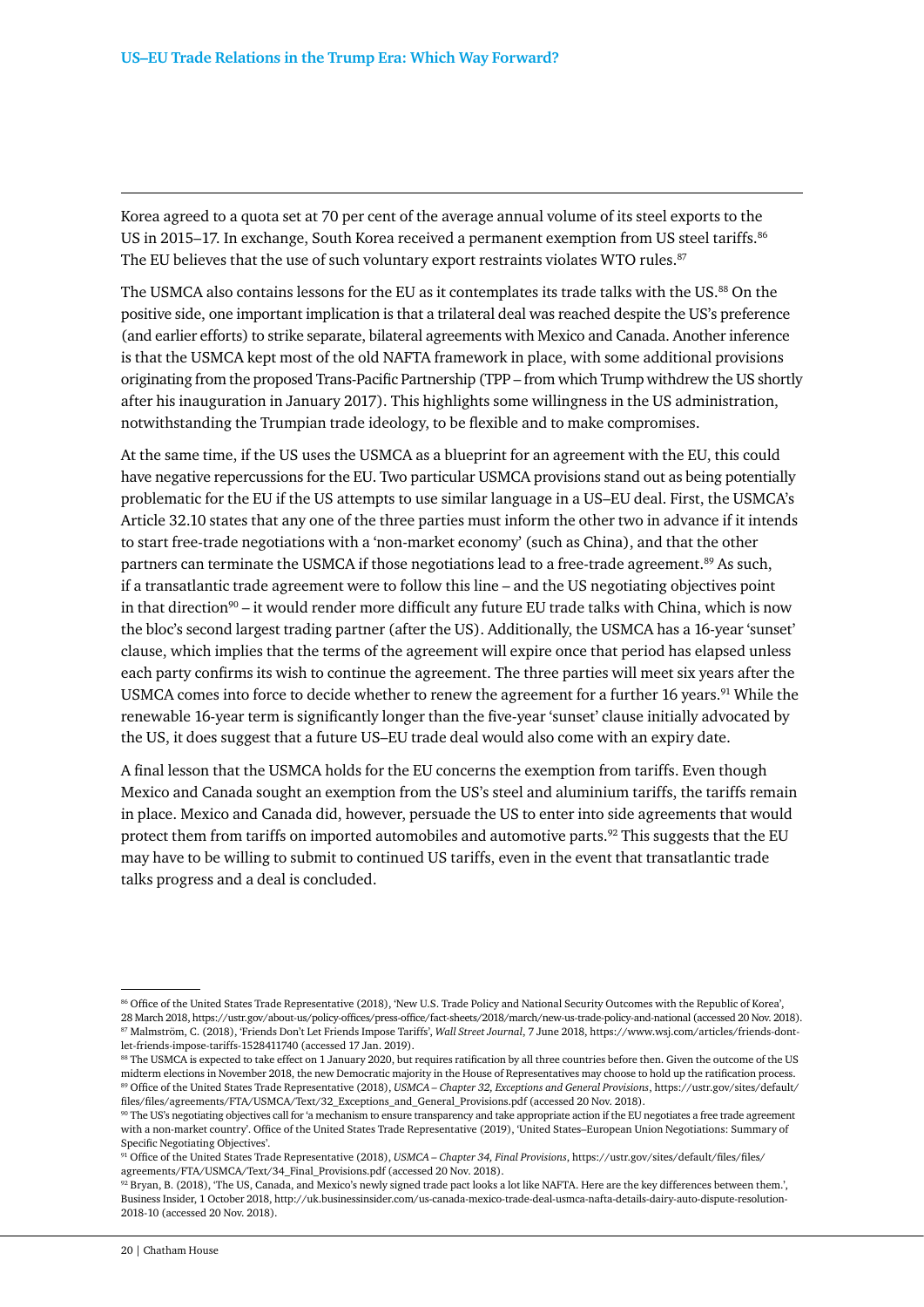Meanwhile, EU officials have stated that tactics used by President Trump to pressure Mexico and Canada into concessions during the USMCA negotiations will not work in transatlantic trade talks. They believe that the EU's size and trading power put the bloc on a more equal footing with the US.<sup>93</sup> However, unless the bloc's member states speak with one voice, the EU and US will not be an equal match. The US would quickly be able to take advantage of any internal fissures within the EU and use these as pressure points in the negotiations.

#### **A simulation of US–EU trade talks in an era of protectionism**

#### **Simulation overview**

In order to better understand how US–EU trade talks might play out in an era of protectionism, Chatham House organized a simulation exercise. The event, conducted on 6 September 2018, involved a group of early- to mid-career specialists drawn from think-tanks, academia, businesses and NGOs, from across Europe and the US.

Simulation exercises facilitate the modelling of the potential behaviours of different actors in a negotiation, in terms of the key interests they might adopt, and the tactics by which they might pursue those negotiation demands. They also enable the testing of how the various actors might respond to changes in the hypothetical negotiation environment and react to new developments as they occur.

This exercise, set in April 2019, simulated multilevel negotiations in the lead-up to and during a meeting of US and European trade representatives in Brussels. Negotiations proceeded in two stages: the first stage focused on the 'domestic level', and the second stage on the 'international level'. During the first stage of negotiations, the US and EU teams, meeting separately, were asked to come up with an initial position statement (i.e. a list of negotiation demands and 'red lines' for their delegation). The second stage of the simulation involved the bilateral negotiations between the US and EU teams. At the end of the simulation, the lead negotiators were tasked with announcing whether or not they would recommend that the US and the EU should formally launch transatlantic trade negotiations, in accordance with their respective domestic procedures; and, if so, to state what should be the scope and level of ambition for the future trade talks.

Throughout both stages of the simulation, interest groups sought to influence the negotiations. The US and EU lead negotiators also consulted closely with their respective legislatures and other relevant government representatives. In addition, participants were required to take into consideration and respond to interjects, designed to reflect real-life negotiation pressures.

#### **Simulation methodology and observations**

Since the purpose of the simulation was to model how the US and the EU might negotiate in an early phase of potential future trade talks, participants were selected with relevant experience to play the roles of key government representatives and other stakeholders. In advance of the simulation, each participant received a brief of the negotiation interests for their individual role. These interests were based on extensive research by Chatham House staff. Participants were free to interpret the list of interests as they saw fit, but were directed not to act in complete opposition to their role's perceived interests. They were authorized to use any tools or instruments within their remit to influence the negotiations.

Each team was headed by two lead negotiators from the US–EU Executive Working Group. These lead negotiators were the main interlocutors, and were tasked with achieving an agreement that met the interests of their entire delegation. The lead negotiators focused on striking compromises and seeking concessions – both within their own team during the first stage of the negotiations, and with the other team during the second stage. They requested stakeholder input, outlined offensive and defensive interests as well as red lines, and communicated their delegation's positions in public and private statements and meetings.

<sup>93</sup> Peker, E. (2018), 'Europe Tells Trump: Don't Bully Us on Trade', *Wall Street Journal*, 5 October 2018, [https://www.wsj.com/articles/europe-tells](https://www.wsj.com/articles/europe-tells-%0atrump-dont-bully-us-on-trade-1538750247)[trump-dont-bully-us-on-trade-1538750247](https://www.wsj.com/articles/europe-tells-%0atrump-dont-bully-us-on-trade-1538750247) (accessed 20 Nov. 2018).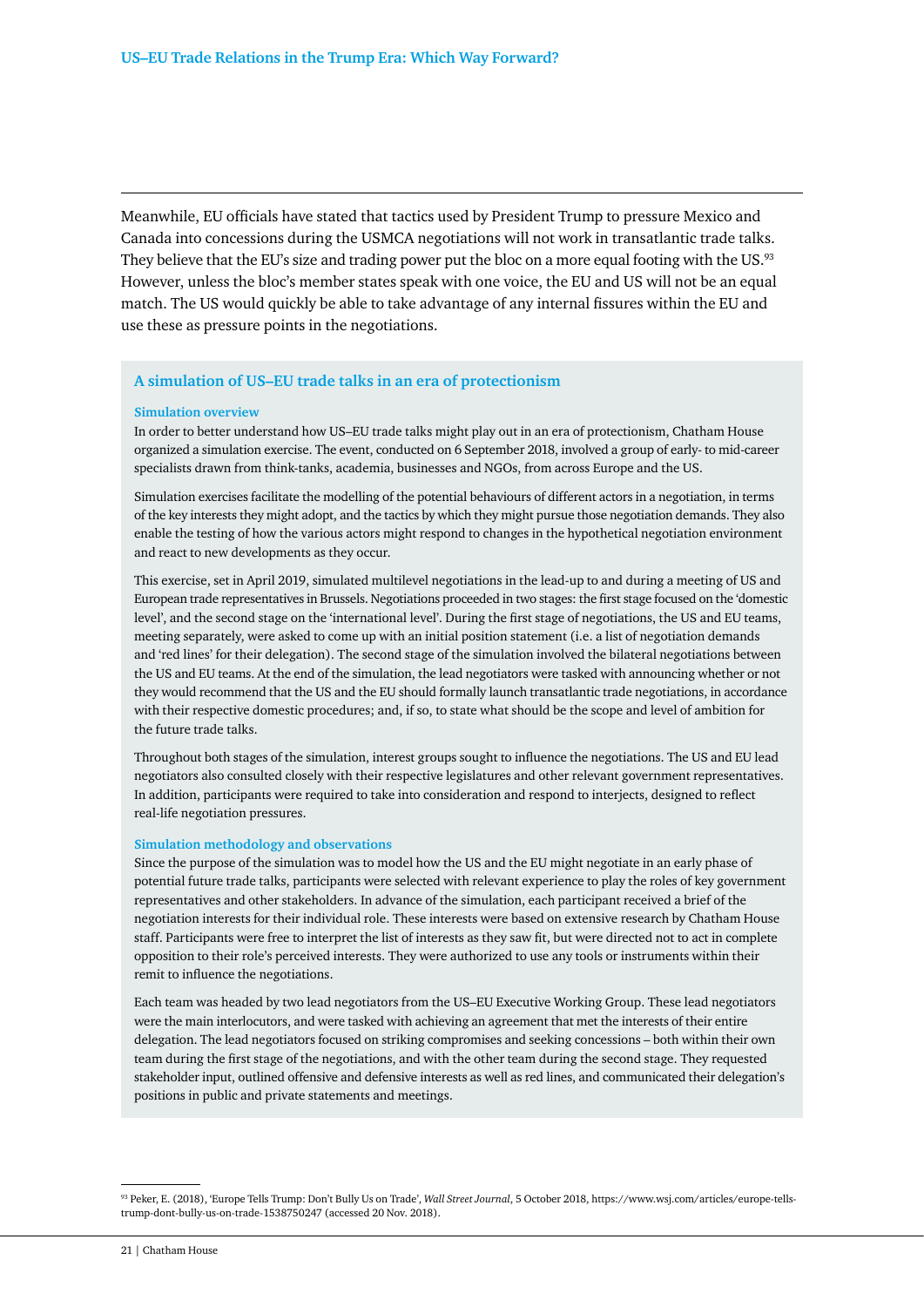The public-sector representatives (delegates from key US government departments, trade ministers from influential EU member states, and members of the US Congress and the European Parliament) played a critical role in the decision-making process. As such, they sought to advance their national or political interests in public and private communications with the lead negotiators, with their counterparts on the other team, or with relevant stakeholders among the business and NGO communities. Representatives from the US and EU legislative branches also reminded the lead negotiators of their role in setting the mandate for negotiations, and threatened to veto any future deal that crossed their red lines.

The private interest groups – including business, agriculture, environmental, consumer and labour representatives – tried to influence the negotiations through direct lobbying and other activities (such as announcing protests and releasing reports to influence other players and public opinion). Moreover, they built transnational coalitions with like-minded interest groups from the other team.

The US and European Commission presidents did not play an active role in the simulated negotiations. However, they featured in the exercise in a virtual sense, through interjects by Chatham House researchers.

#### **Simulation analysis**

Overall, the efforts by the US and the EU did not lead to a breakthrough agreement – at least not within the time frame of the simulation exercise. The lead negotiators from both sides deemed it premature to recommend the start of formal negotiations. Instead, they agreed to set up a Joint Regulatory Dialogue with the aim of enhancing engagement on standards and regulations for goods and services.

The simulation highlighted a number of issues. It displayed the **variety of tools available for influencing negotiations** as described in the observations above. Notably, one instrument that was not used in this simulation was the leaking of documents (whether to members of the other delegation, to interest groups or to the press). And while negotiators did at various points threaten to walk away from the talks, they ultimately did not do so and generally kept disruptions to a minimum. This could potentially indicate a bias in the simulated negotiation whereby participants have an inherent tendency to try to broker a consensus position because they work on transatlantic trade issues and broadly support increased cooperation and economic ties. Real-life negotiations could potentially be more fraught.

By simulating negotiations at the domestic and international level, the exercise modelled multilevel bargaining. The progress of the simulation underscored how disaggregated domestic interests and national veto players affect international trade negotiations, and highlighted that the US and the EU do not always operate as unified actors. In this respect, **maintaining a united front was more of a challenge for the EU than for the US side**. All the same, despite efforts by the US to engage in bilateral talks, the member states of the EU mostly deferred to the EU lead negotiators. Only on one occasion did Italy, France and Germany hold a separate discussion with US representatives without the EU lead negotiators being involved. Otherwise, the EU side took meetings together and coordinated internally. However, disagreement between the member states – particularly France and Germany – over how best to resolve the issue of US steel and aluminium tariffs in the name of national security revealed fissures, which made it difficult for the EU to maintain a united position during discussions with the US. Tactics – for instance, whether a guarantee by the US to not impose tariffs on automobile and automotive parts imports from the EU should be a prerequisite for transatlantic trade negotiations to start – were deliberated by the EU team in great detail.

Although their role in the negotiations was limited, **non-governmental interest groups sought to leverage their influence by building transnational coalitions**. For instance, the US and EU business lobby groups formed an alliance, as did civil society organizations on both sides of the Atlantic. Building on experience from the TTIP negotiations, they emphasized the need for stakeholder engagement and transparency in trade negotiations. But as the simulated talks were in an early stage, the US and EU lead negotiators' response was minimal.

The simulation also underscored the **issues that could potentially become sticking points in future US–EU trade talks**. The two sides' negotiators had to **deal with concerns raised by the 'America First' agenda** of the Trump administration. In particular, they tried to resolve the issue of US steel and aluminium tariffs in the name of national security, and that of the EU's retaliatory tariffs. They also attempted to settle issues regarding a permanent exemption for the EU from tariffs on automobile and automotive parts imports, which the US had introduced prior to the talks (as part of the simulation setting). But those more recent issues were bracketed during the simulated negotiations to be discussed at a later point.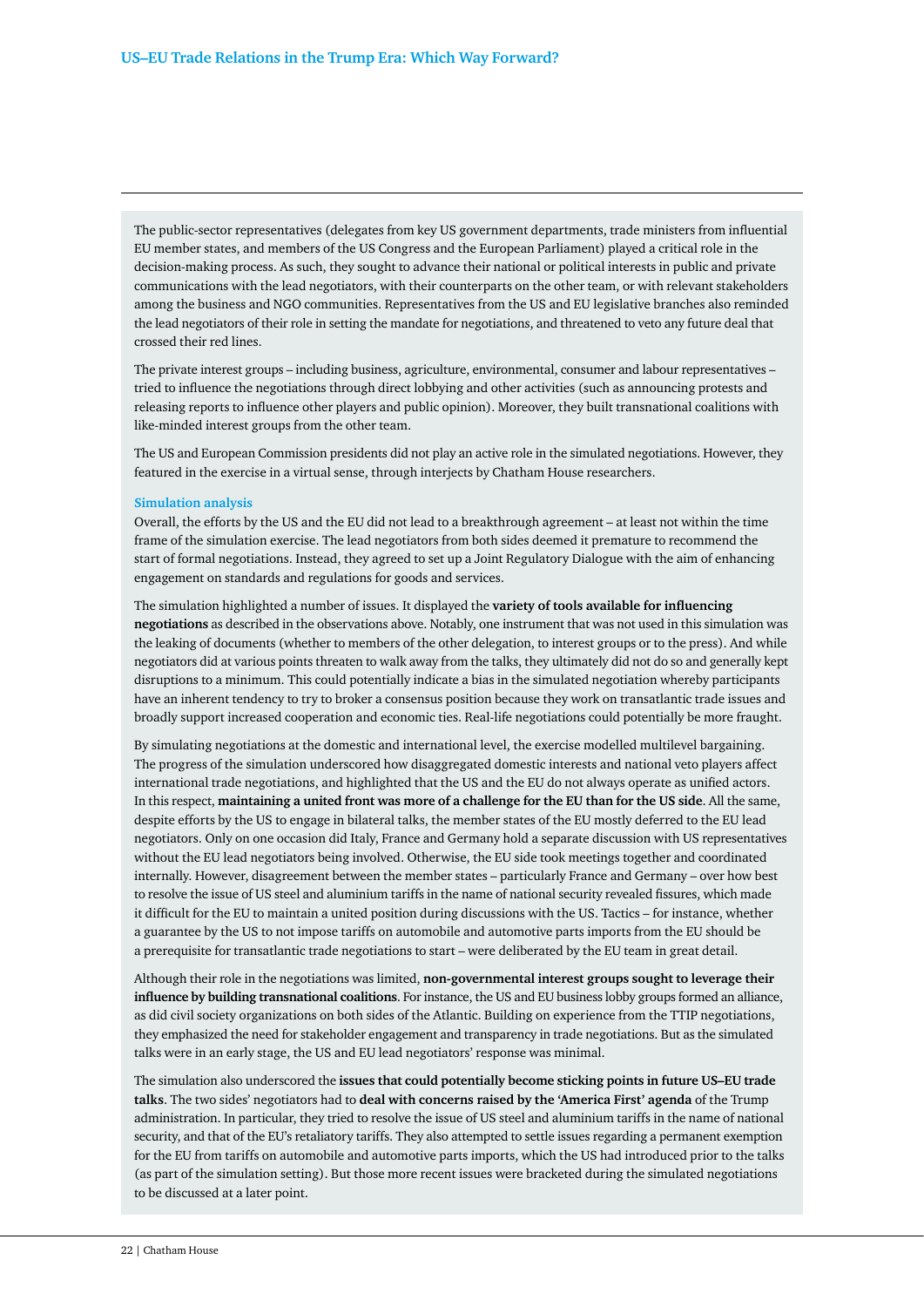Instead, **long-standing issues already highlighted during the TTIP negotiations proved to be the major stumbling blocks** in the simulated negotiations. Agriculture and the related issues of geographical indications and food safety standards were the main sources of disagreement – both between the US and the EU, but also between various EU member states. Moreover, the opening up of public procurement markets was a contentious issue. The US had listed a chapter on investor–state dispute settlement (ISDS) among its offensive interests for a future trade agreement with the EU, but investment protection did not become a focus during the simulated negotiations – at least during the limited time frame of the exercise.

Participants largely ignored President Trump's antics, which were simulated via interjects. For instance, a tweet by the US president criticizing Germany for widening the US's trade deficit while not meeting its NATO defence spending commitments provoked little reaction, as did a tweet by Trump threatening to pull out of the WTO. Such interjects prompted brief debate among participants as to how best to respond, but the negotiations then continued relatively unchanged. This finding seems to parallel the real-world situation in which **EU leaders focus on the actions of key US representatives, rather than on Trump's own, often-shifting rhetoric**.

**Issues of shared global concern were barely addressed in the negotiations, which focused almost exclusively on efforts to further integrate the transatlantic marketplace.** While each team briefly discussed the goals for reforming the WTO or tackling China's unfair trade practices during the first stage of the negotiations (i.e. at the domestic level), the parties did not talk about increased cooperation on those issues during the international negotiation stage – again perhaps given the time constraints of the simulation.

Overall, the simulation provides insights into how future US–EU trade talks might play out in the dual context of the legacy of the TTIP discussions and the current US administration's protectionism and 'America First' rhetoric. The simulation exercise also offers lessons for policymakers to adopt in real-life negotiations, as set out in the conclusion to this paper.

#### **Transatlantic cooperation beyond a bilateral trade deal**

In addition to pursuing a transatlantic free-trade agreement, the US and the EU are jointly committed to work closely together with like-minded partners to tackle unfair trade practices (widely understood to implicate China) and to reform the WTO.<sup>94</sup> This is an encouraging sign that transatlantic cooperation on trade is not just limited to a future bilateral deal, and it harbours the potential to tackle the two issues that are arguably the most pressing and important for the future of the global trading system. Since the US and the EU are China's two most important trading partners, a united US–EU front could potentially lead to real progress and compel Beijing to change its trade practices. But for this to happen, the US and the EU need to not only have a shared assessment concerning the problems, but also find common ground on viable solutions.

Since the US and the EU are China's two most important trading partners, a united US–EU front could potentially lead to real progress and compel Beijing to change its trade practices.

In working with the US to address China's trade practices, the EU is performing multiple balancing acts. First, while the EU shares the concerns of the Trump administration with regard to China, the bloc also opposes the US's approach of using tariffs to force China to change its behaviour. At the same time, some voices within the EU and among its member states have acknowledged that even if they

23 | Chatham House

<sup>94</sup> European Commission (2018), 'Joint U.S.-EU Statement following President Juncker's visit to the White House'.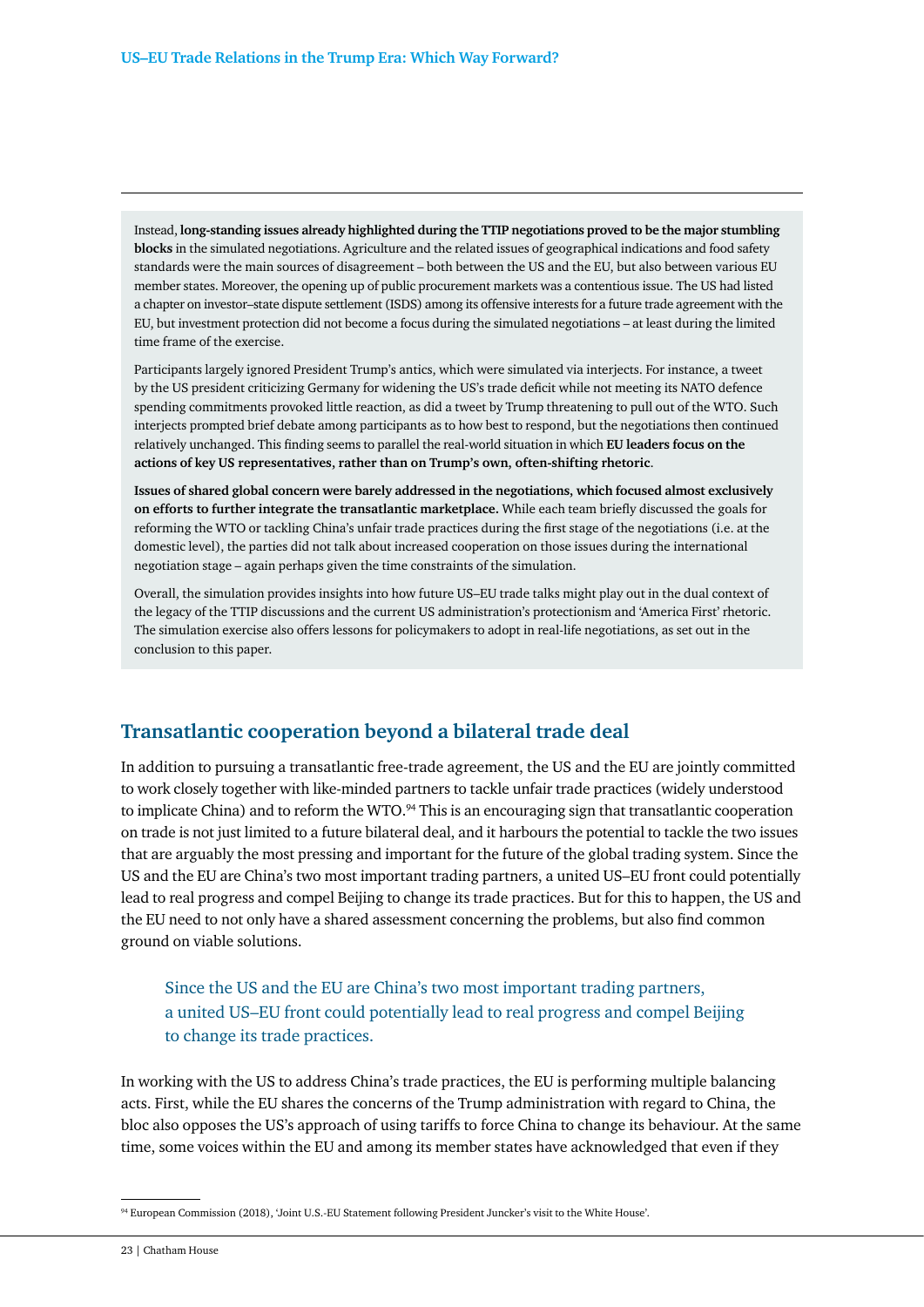do not agree with the use of tariffs as a negotiating tactic, President Trump's high-pressure approach may prove effective.<sup>95</sup> The next balancing act involves the EU engaging with the US to tackle common concerns regarding China, while also trying to convince Trump to roll back the steel and aluminium tariffs and prevent the imposition of further tariffs. Finally, the EU is balancing its relationships with the US and with China – its two biggest trading partners – and will want to maintain a degree of cooperation with both. In the months and years ahead, it is likely to try to avoid a clear choice in siding with the US or China, and may opt for a hedging strategy.

As regards reforming the WTO, the EU has tabled some proposals with the goal of updating the rules so as to achieve a more level playing field and countering market distortions by China (though the country is not named directly).<sup>96</sup> The EU's proposals also seek to overcome the imminent deadlock of the dispute settlement system, due to the US's blocking of appointments to the Appellate Body of the WTO (as described earlier in this paper). However, the US has already indicated its rejection of some of the EU's suggestions.97 In light of the disagreement between the US and the EU, and the fact that all 164 WTO members need to reach a consensus on reform, the EU's attempts at modernizing the global international trade body are likely to encounter many hurdles.

<sup>95</sup> Wu, W. (2018), 'China 'keeping wary eye' on US and EU as trade pressure mounts', *South China Morning Post*, 28 August 2018, [https://www.scmp.com/](https://www.scmp.com/%0anews/china/diplomacy-defence/article/2161329/china-keeping-wary-eye-us-and-eu-trade-pressure-mounts) [news/china/diplomacy-defence/article/2161329/china-keeping-wary-eye-us-and-eu-trade-pressure-mounts](https://www.scmp.com/%0anews/china/diplomacy-defence/article/2161329/china-keeping-wary-eye-us-and-eu-trade-pressure-mounts) (accessed 20 Nov. 2018). 96 European Commission (2018), *Concept Paper – WTO Modernisation*, [http://trade.ec.europa.eu/doclib/docs/2018/september/tradoc\\_157331.pdf](http://trade.ec.europa.eu/doclib/docs/2018/september/tradoc_157331.pdf) (accessed 20 Nov. 2018).

<sup>97</sup> EURACTIV.com with Reuters (2018), 'US says it cannot support some of EU's ideas for WTO reform', 5 October 2018, [https://www.euractiv.com/](https://www.euractiv.com/%0asection/economy-jobs/news/us-says-it-cannot-support-some-of-eus-ideas-for-wto-reform/) [section/economy-jobs/news/us-says-it-cannot-support-some-of-eus-ideas-for-wto-reform/](https://www.euractiv.com/%0asection/economy-jobs/news/us-says-it-cannot-support-some-of-eus-ideas-for-wto-reform/) (accessed 20 Nov. 2018).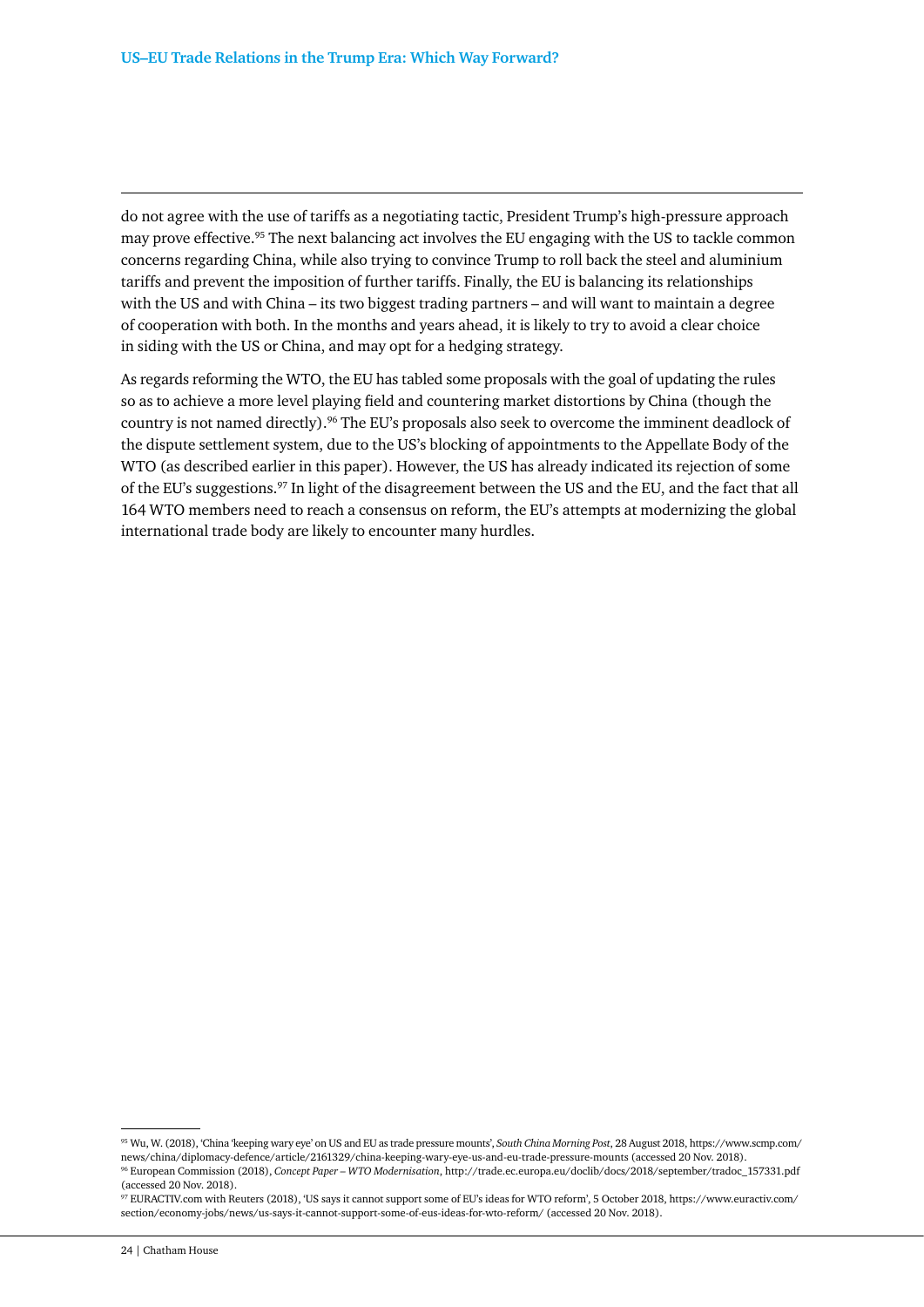## <span id="page-25-0"></span>4. Conclusion: The Way Forward on Transatlantic Trade Cooperation

US President Trump and European Commission President Juncker agreed a trade truce in July 2018. Since then, however, disagreement has emerged during exploratory talks over what issues to include in future transatlantic trade negotiations. Moreover, while the US has (for now) shelved its threat to impose tariffs on automobiles and automotive parts, President Trump has warned that they could come into play again if the transatlantic trade talks do not display significant momentum.

If the US–EU free-trade talks are to have a real prospect of success, the recommendations set out in this chapter may offer a guide to the way forward. They are drawn from the preceding analysis and the lessons offered by the Chatham House simulation exercise on transatlantic trade talks in an era of protectionism (described in the previous chapter).

The best way forward in the current political and economic environment is a more multifaceted approach aimed at both the transatlantic market and global challenges of common concern.

Whereas policy recommendations put forward elsewhere have tended to focus on specific challenges – such as concrete steps to avoid an escalation of trade tensions between the US and the EU,<sup>98</sup> or technical proposals to build out the bilateral economic ties<sup>99</sup> – the case made here is that the best way forward in the current political and economic environment is a more multifaceted approach aimed at both the transatlantic market and global challenges of common concern. These recommendations are not intended to be comprehensive; rather the aim is to help establish a framework for strengthening US–EU trade relations.

### **Fold 'quick wins' into a longer-term deal**

A successful path might be to 'think small' and get rapid results – for instance by focusing on regulatory cooperation in the area of car safety. This would build on the July 2018 trade détente, and set a foundation for negotiating a trade agreement on industrial goods in the longer term. With a parallel-track approach, issues would be resolved according to their individual schedule.

The history of TTIP and the current protectionist tendencies of the Trump administration both suggest that achieving a fully fledged US–EU free-trade agreement on a single track is almost impossible at this point. But given that the US and EU markets are already closely interlinked, and trade barriers are for the most part low, there is no need to rush into formalizing the transatlantic trade relationship from an economic point of view. At the same time, however, securing some quick wins would be politically

<sup>98</sup> Münchau, W. (2018), 'Europe should weigh its response to US tariff threats with care', *Financial Times*, 22 July 2018, [https://www.ft.com/](https://www.ft.com/%0acontent/c1911400-8bfa-11e8-b18d-0181731a0340) [content/c1911400-8bfa-11e8-b18d-0181731a0340](https://www.ft.com/%0acontent/c1911400-8bfa-11e8-b18d-0181731a0340) (accessed 23 Jan. 2019).

<sup>99</sup> American Chamber of Commerce to the European Union (2018), *A new agenda for transatlantic economic cooperation: Recommendations from the US business community in Europe,* November 2018, [http://www.amchameu.eu/system/files/position\\_papers/a\\_new\\_agenda\\_for\\_transatlantic\\_](http://www.amchameu.eu/system/files/position_papers/a_new_agenda_for_transatlantic_cooperation_november18_final.pdf) [cooperation\\_november18\\_final.pdf](http://www.amchameu.eu/system/files/position_papers/a_new_agenda_for_transatlantic_cooperation_november18_final.pdf) (accessed 23 Jan. 2019).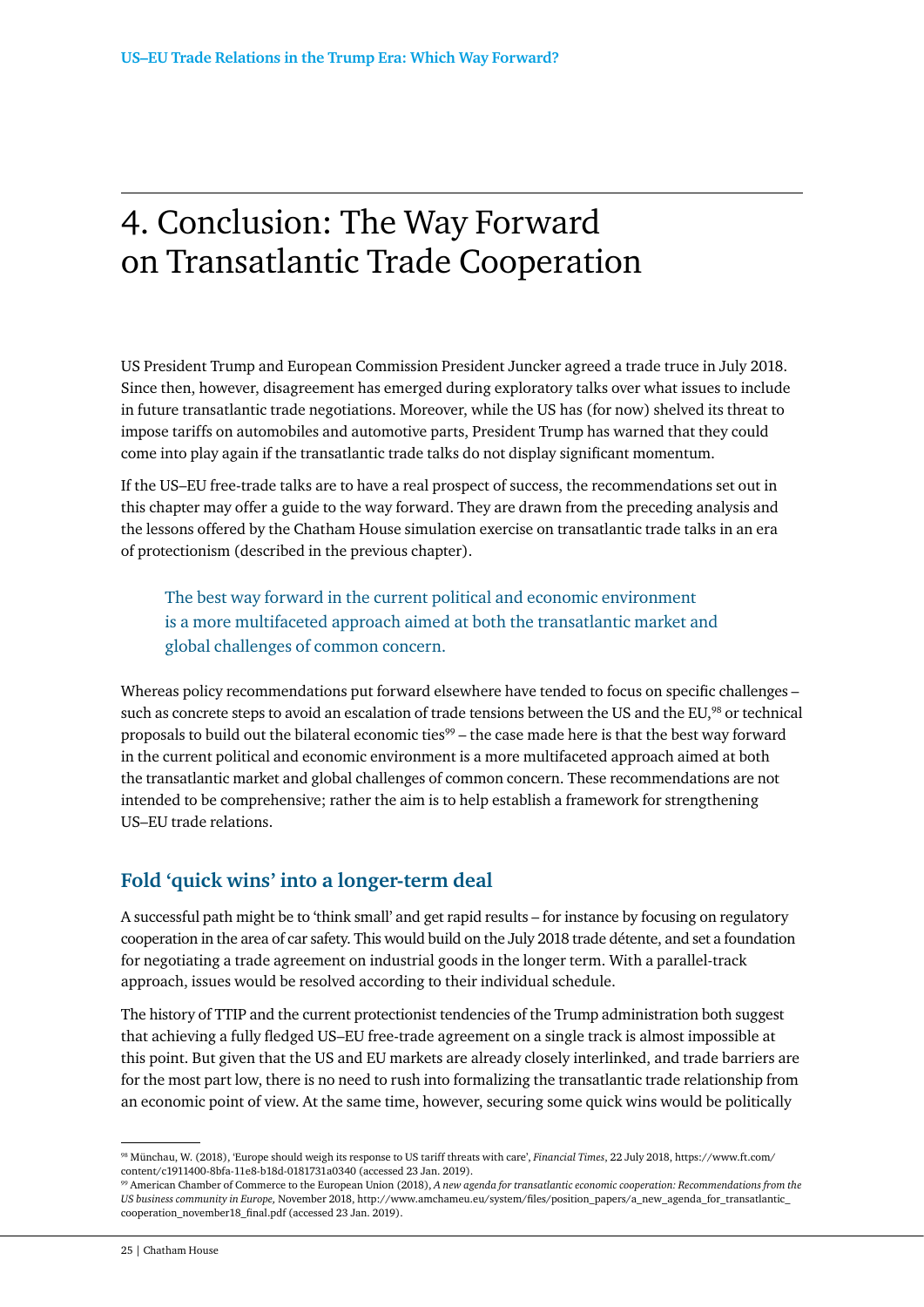expedient. While the US administration has an interest in agreeing a US–EU trade deal to showcase President Trump's deal-making abilities ahead of the US presidential election in 2020, the EU is interested in a swift agreement primarily to forestall the potential imposition of automotive tariffs. More broadly, quick wins in the coming months would create critical momentum for a more ambitious and comprehensive US–EU free-trade agreement in the future.

#### **Apply lessons learned from TTIP**

While the logic behind TTIP (in terms of both economic gains and wider strategic benefits) is still valid, future US–EU trade negotiations should not be 'TTIP 2.0'. This implies not just relaunching TTIP under a different name, but excluding the most controversial issues (such as agriculture or ISDS) that hampered progress on TTIP. In seeking a US–EU trade agreement, a critical balance must be struck between a deal that is narrow enough to be viable but also sufficiently broad to cover 'substantially all the trade' in line with WTO rules. Transatlantic trade negotiations should also apply the lessons of TTIP with regard to the negotiating process (particularly concerning transparency and stakeholder engagement). On the EU side, the publication of the draft negotiating mandates at the same time as they were submitted to the member states for approval is an important positive step.

#### **Avoid the risk of further transatlantic division**

Transatlantic trade talks will require significant political investment from both sides. But with an 'America First' trade policy and a critical political calendar for the EU in the first half of 2019 (in the context of the UK's intended withdrawal, and the forthcoming elections to the European Parliament), this will be hard to guarantee. If the talks struggle to make progress, the US is likely to act on its threat to impose tariffs on imports of cars and automotive parts from the EU. This would strain the transatlantic relationship severely. Thus, the biggest risk is that the current efforts to further integrate the transatlantic marketplace will backfire. In other words, rather than strengthening transatlantic ties, a futile attempt to negotiate a free-trade agreement would further divide the US and the EU at a time when both sides need to face shared global concerns together.

#### **Adopt a common approach for systemic global trade problems**

In addition to focusing on the transatlantic market, the US and the EU should use their trade talks as a forum to discuss ways to set a constructive agenda to address shared concerns regarding the global trading system – such as the need for reform of the WTO, and China's trade practices. Achieving quick progress on US–EU bilateral trade issues would strengthen any joint efforts on more systemic problems.

The best way to tackle joint concerns arising from China's global steel overcapacity, the operations of certain state-owned enterprises, or practices related to forced technology transfers and intellectual property theft is for a group of countries to work together – both inside and outside the WTO – to bring about reforms. In particular, the existing cooperation between the EU, Japan and the US should be enhanced. This trilateral cooperation could be the foundation for a 'big, bold, comprehensive case at the WTO filed by a broad coalition of countries that share the United States' substantive concerns about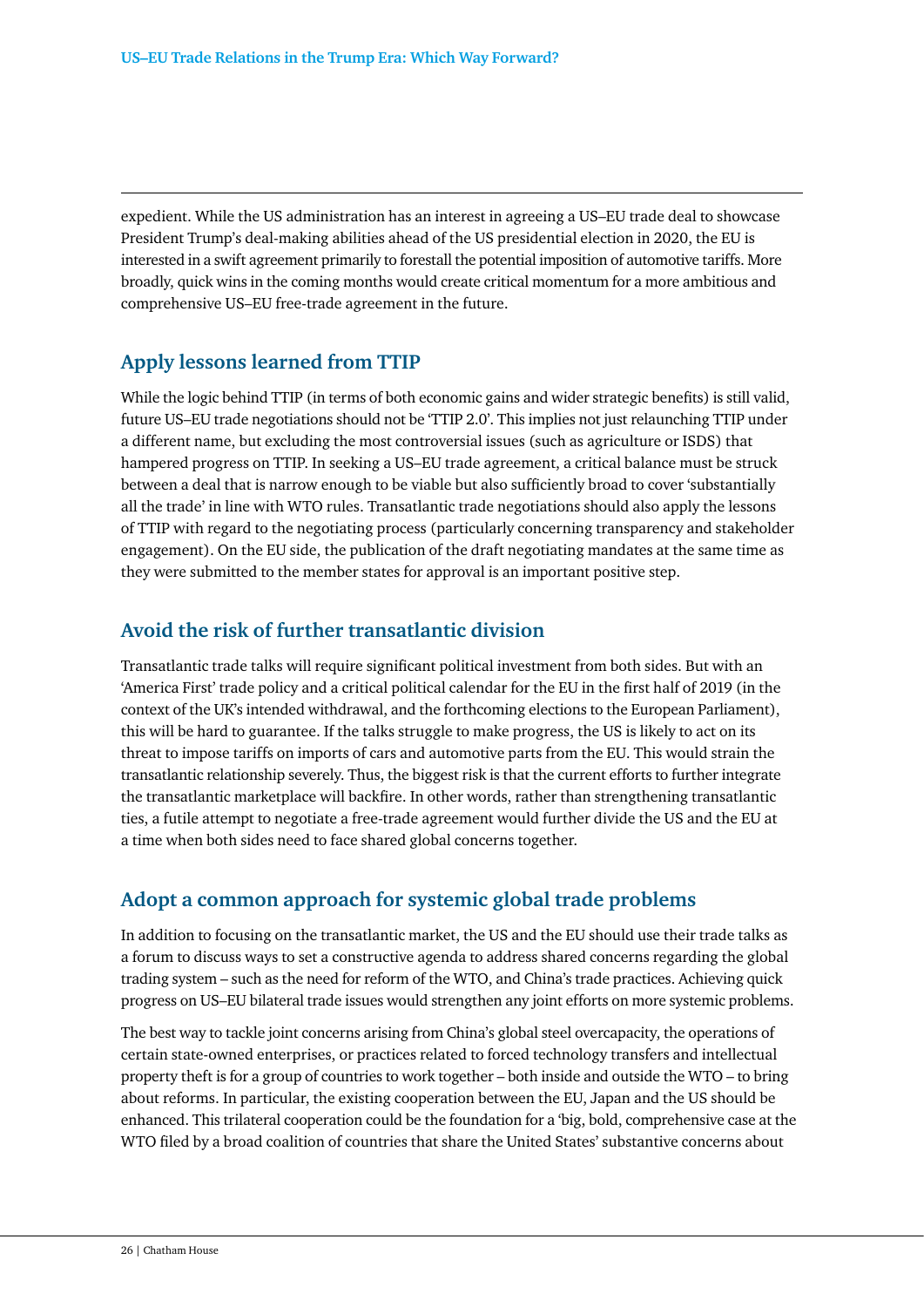China'.100 A broad coalition of countries – even if some are opposed to the Trump administration's unilateral tactics – offers the best chance to put sufficient pressure on China to change its policies and practices. At the same time, the successful dispute settlement of such a comprehensive case at the WTO would restore confidence in the organization that governs international trade.<sup>101</sup>

#### **For the EU: adopt a balanced approach to engaging with Trump**

In engaging with the Trump administration, the EU needs to speak with one voice. In particular, this means overcoming Franco-German divisions over how best to respond to the current and any future unilateral tariffs imposed by the US. A balanced strategy would be to retaliate in accordance with WTO rules but without escalating the dispute. To increase internal EU cohesion, Germany should also undertake measures to address its structural trade surplus. This is a valid concern that has been raised not only by the Trump administration, but also by the IMF and by other EU member states.

#### A better strategy for the EU would be to fill the void now left by the US in the global trade arena.

The EU should not bide its time and simply wait out the term of the Trump administration. Such a tactic may prove futile, not least as Trump could be a two-term president. And even if the Democrats do retake the White House in 2020, some of the current protectionist tendencies are likely to linger. A better strategy for the EU would therefore be to fill the void now left by the US in the global trade arena. Already, the EU has recently signed separate trade deals with Canada and Japan, and has opened negotiations with Australia and New Zealand. The EU should also continue to collaborate with partners around the world – including the UK after Brexit – in defence of the multilateral rules-based international trading system.

These recommendations for transatlantic economic cooperation potentially offer a way to end the 'tug of war' between the US and the EU, and instead allow both transatlantic partners to better align their goals. This would help to strengthen not only the bilateral trade relationship, but global commerce as well.

<sup>100</sup> Hillman, J. (2018), 'Testimony before the U.S.-China Economic and Review Security Commission', 8 June 2018, [https://www.uscc.gov/sites/](https://www.uscc.gov/sites/default/files/Hillman%20Testimony%20US%20China%20Comm%20w%20Appendix%20A.pdf) [default/files/Hillman%20Testimony%20US%20China%20Comm%20w%20Appendix%20A.pdf](https://www.uscc.gov/sites/default/files/Hillman%20Testimony%20US%20China%20Comm%20w%20Appendix%20A.pdf) (accessed 20 Nov. 2018).  $101$  Ibid.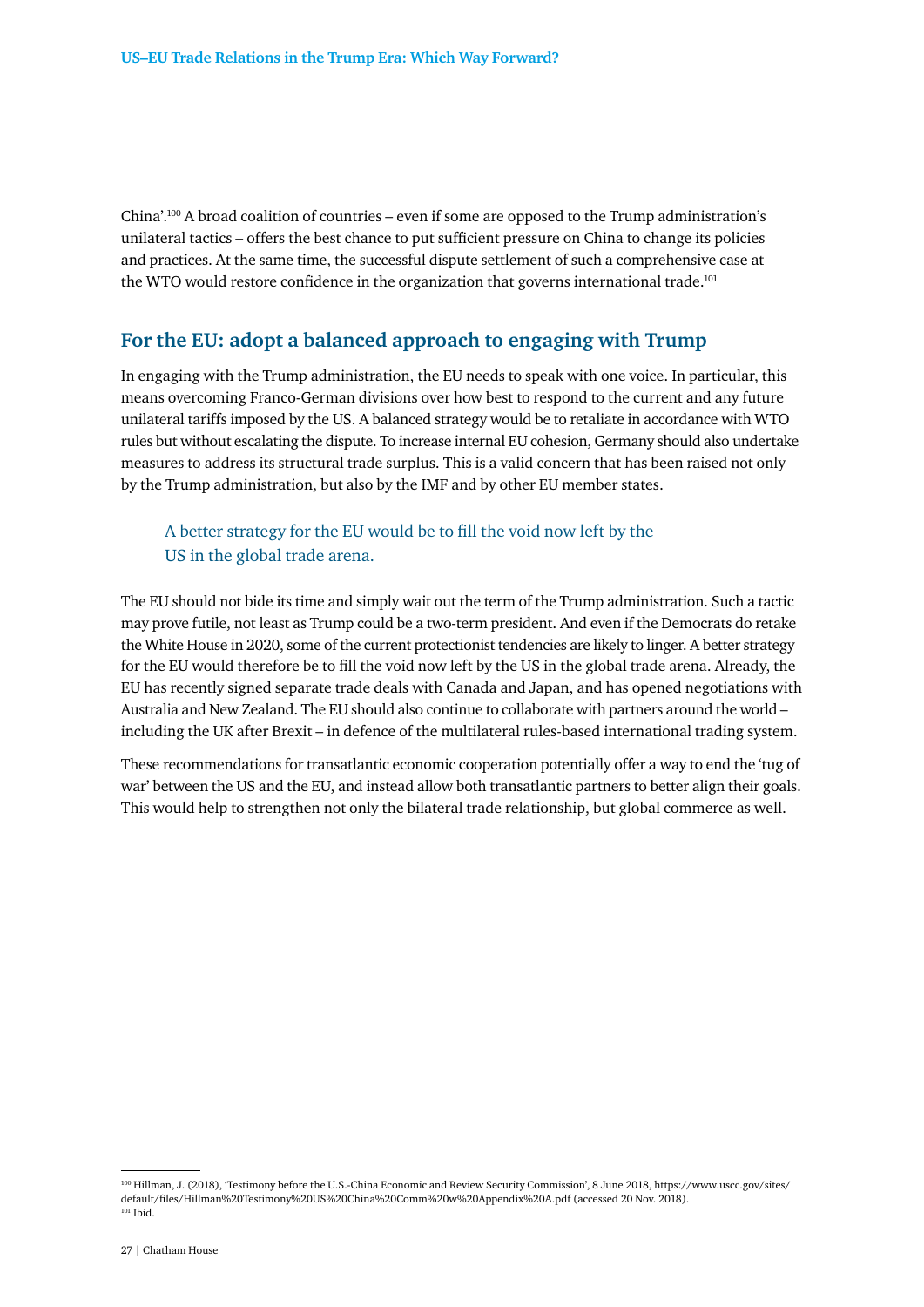# <span id="page-28-0"></span>About the Author

**Marianne Schneider-Petsinger** is Geoeconomics Fellow in the US and the Americas Programme at Chatham House, responsible for analysis at the nexus of political and economic issues. She writes and speaks on global trade, transatlantic economic cooperation, and the US's use of geoeconomic strategies and tools. Marianne is a regular speaker and panellist at events and conferences, as well as a guest commentator on broadcast news.

Before joining Chatham House in 2016, she managed the Transatlantic Consumer Dialogue, an international membership body representing consumer organizations in the EU and the US. She also previously worked for a think-tank on transatlantic affairs in the US, and for an economics ministry in Germany.

Marianne holds a BA in international affairs and economics from the University of Maine. She completed her master's degree, focusing on international trade and finance, at the Fletcher School of Law and Diplomacy at Tufts University and the John F. Kennedy School of Government at Harvard University.

# Acknowledgments

The author would like to thank the participants of the expert roundtable discussion and simulation exercise on US–EU trade talks, held at Chatham House in September 2018, which helped to generate insights for this paper.

Thanks are due to the anonymous reviewers and to colleagues at Chatham House for helpful comments and suggestions on earlier drafts of this paper. In particular, thanks go to Courtney Rice, Edward Knudsen and Jacob Parakilas, whose efforts were critical in planning and organizing the simulation, as well as to Vera Chapman Browne and Jo Maher for their great assistance in editing this publication.

Chatham House thanks the Konrad Adenauer Stiftung for its generous support of this project. Additionally, the author and Chatham House are grateful to the generous supporters of the Geoeconomics Fellowship in the US and the Americas Programme.